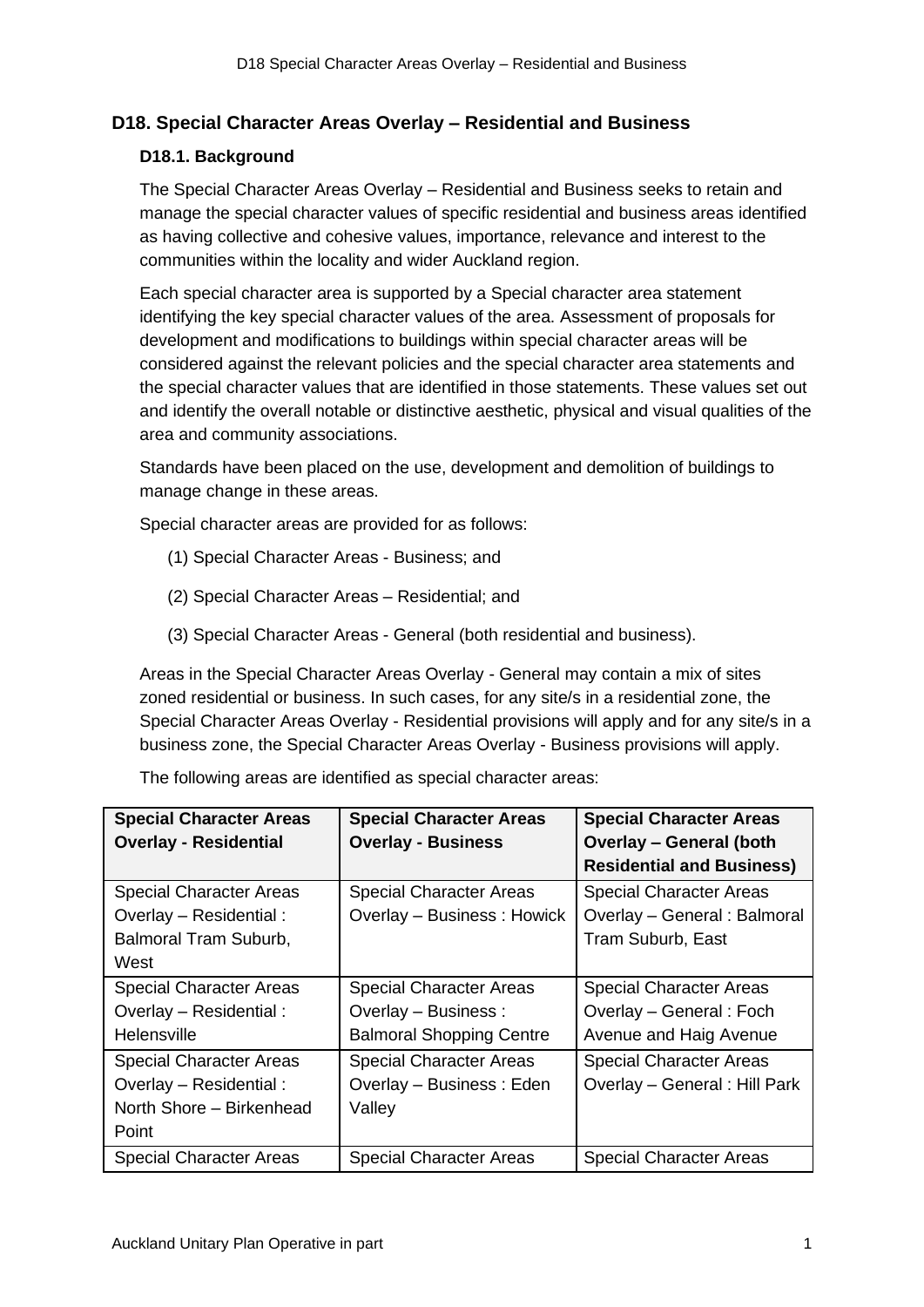| <b>Special Character Areas</b> | <b>Special Character Areas</b> | <b>Special Character Areas</b>   |
|--------------------------------|--------------------------------|----------------------------------|
| <b>Overlay - Residential</b>   | <b>Overlay - Business</b>      | <b>Overlay - General (both</b>   |
|                                |                                | <b>Residential and Business)</b> |
| Overlay - Residential :        | Overlay - Business : Ellerslie | Overlay - General : Puhoi        |
| North Shore - Devonport        |                                |                                  |
| and Stanley Point              |                                |                                  |
| <b>Special Character Areas</b> | <b>Special Character Areas</b> |                                  |
| Overlay - Residential :        | Overlay - Business: Grey       |                                  |
| North Shore - Northcote        | Lynn                           |                                  |
| Point                          |                                |                                  |
| <b>Special Character Areas</b> | <b>Special Character Areas</b> |                                  |
| Overlay - Residential: Early   | Overlay - Business :           |                                  |
| <b>Road Links</b>              | <b>Helensville Central</b>     |                                  |
| <b>Special Character Areas</b> | <b>Special Character Areas</b> |                                  |
| Overlay - Residential :        | Overlay - Business :           |                                  |
| Kings Road and Princes         | Kingsland                      |                                  |
| Avenue                         |                                |                                  |
| <b>Special Character Areas</b> | <b>Special Character Areas</b> |                                  |
| Overlay - Residential:         | Overlay - Business: Lower      |                                  |
| <b>Isthmus A</b>               | <b>Hinemoa Street</b>          |                                  |
| <b>Special Character Areas</b> | <b>Special Character Areas</b> |                                  |
| Overlay - Residential:         | Overlay - Business :           |                                  |
| Isthmus B - Remuera            | Devonport                      |                                  |
| <b>Special Character Areas</b> | <b>Special Character Areas</b> |                                  |
| Overlay - Residential:         | Overlay - Business: Mt Eden    |                                  |
| Isthmus B - Remuera /          | Village                        |                                  |
| Meadowbank                     |                                |                                  |
| <b>Special Character Areas</b> | <b>Special Character Areas</b> |                                  |
| Overlay - Residential:         | Overlay - Business:            |                                  |
| Isthmus B - Mission Bay        | Newmarket                      |                                  |
| <b>Special Character Areas</b> | <b>Special Character Areas</b> |                                  |
| Overlay - Residential :        | Overlay - Business: Parnell    |                                  |
| Isthmus B - St Heliers         |                                |                                  |
| <b>Special Character Areas</b> | <b>Special Character Areas</b> |                                  |
| Overlay - Residential :        | Overlay - Business :           |                                  |
| Isthmus B - Herne Bay          | Ponsonby Road                  |                                  |
| <b>Special Character Areas</b> | <b>Special Character Areas</b> |                                  |
| Overlay - Residential :        | Overlay - Business :           |                                  |
| Isthmus B - Parnell            | Sandringham                    |                                  |
| <b>Special Character Areas</b> | <b>Special Character Areas</b> |                                  |
| Overlay - Residential :        | Overlay - Business: Upper      |                                  |
| Isthmus B - Epsom              | <b>Symonds Street</b>          |                                  |
|                                |                                |                                  |
| <b>Special Character Areas</b> | <b>Special Character Areas</b> |                                  |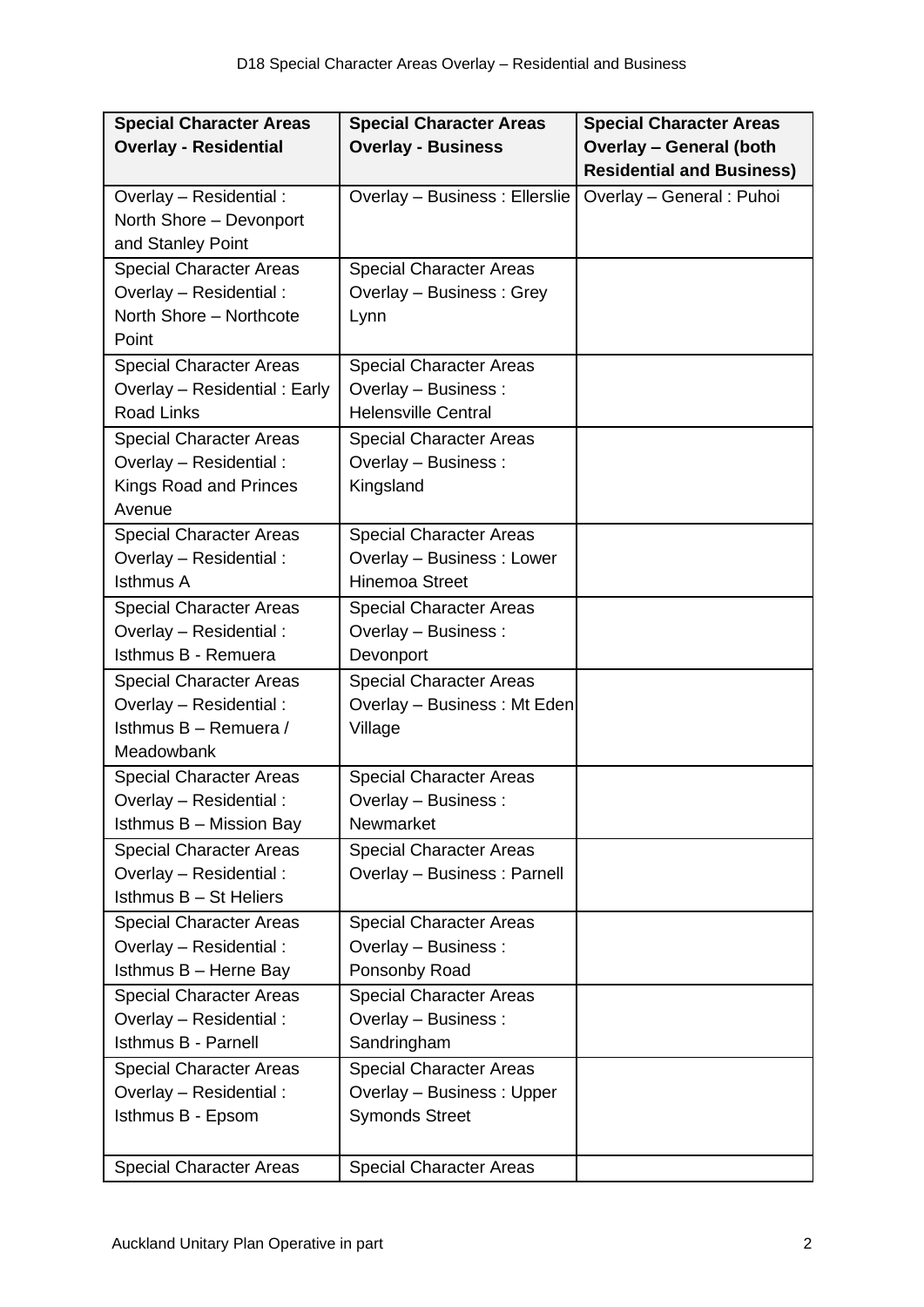| <b>Special Character Areas</b>  | <b>Special Character Areas</b> | <b>Special Character Areas</b>   |
|---------------------------------|--------------------------------|----------------------------------|
| <b>Overlay - Residential</b>    | <b>Overlay - Business</b>      | <b>Overlay - General (both</b>   |
|                                 |                                | <b>Residential and Business)</b> |
| Overlay - Residential:          | Overlay - Business: West       |                                  |
| Isthmus $B -$                   | Lynn                           |                                  |
| Epsom/Greenlane                 |                                |                                  |
| <b>Special Character Areas</b>  | <b>Special Character Areas</b> |                                  |
| Overlay - Residential :         | Overlay - Business :           |                                  |
| Isthmus B - Mount               | Onehunga                       |                                  |
| Eden/Epsom (Part A)             |                                |                                  |
| <b>Special Character Areas</b>  | <b>Special Character Areas</b> |                                  |
| Overlay - Residential:          | Overlay - Business :           |                                  |
| Isthmus B - Mount               | Otahuhu                        |                                  |
| Eden/Epsom                      |                                |                                  |
| (Part B)                        |                                |                                  |
| <b>Special Character Areas</b>  |                                |                                  |
| Overlay - Residential:          |                                |                                  |
| <b>Isthmus B - Mount Albert</b> |                                |                                  |
| <b>Special Character Areas</b>  |                                |                                  |
| Overlay - Residential:          |                                |                                  |
| Isthmus B - Mount Roskill       |                                |                                  |
| <b>Special Character Areas</b>  |                                |                                  |
| Overlay - Residential :         |                                |                                  |
| Isthmus B - Otahuhu             |                                |                                  |
| <b>Special Character Areas</b>  |                                |                                  |
| Overlay - Residential :         |                                |                                  |
| Isthmus C: St Heliers           |                                |                                  |
| <b>Special Character Areas</b>  |                                |                                  |
| Overlay - Residential:          |                                |                                  |
| Isthmus C - Mount Eden          |                                |                                  |
| <b>Special Character Areas</b>  |                                |                                  |
| Overlay - Residential :         |                                |                                  |
| Isthmus C - Three Kings         |                                |                                  |
| <b>Special Character Areas</b>  |                                |                                  |
| Overlay - Residential :         |                                |                                  |
| Isthmus C - Mount Albert        |                                |                                  |
| <b>Special Character Areas</b>  |                                |                                  |
| Overlay - Residential :         |                                |                                  |
| Isthmus $C -$                   |                                |                                  |
| Remuera/Epsom                   |                                |                                  |
| <b>Special Character Areas</b>  |                                |                                  |
| Overlay - Residential :         |                                |                                  |
| Station Road, Papatoetoe        |                                |                                  |
| <b>Special Character Areas</b>  |                                |                                  |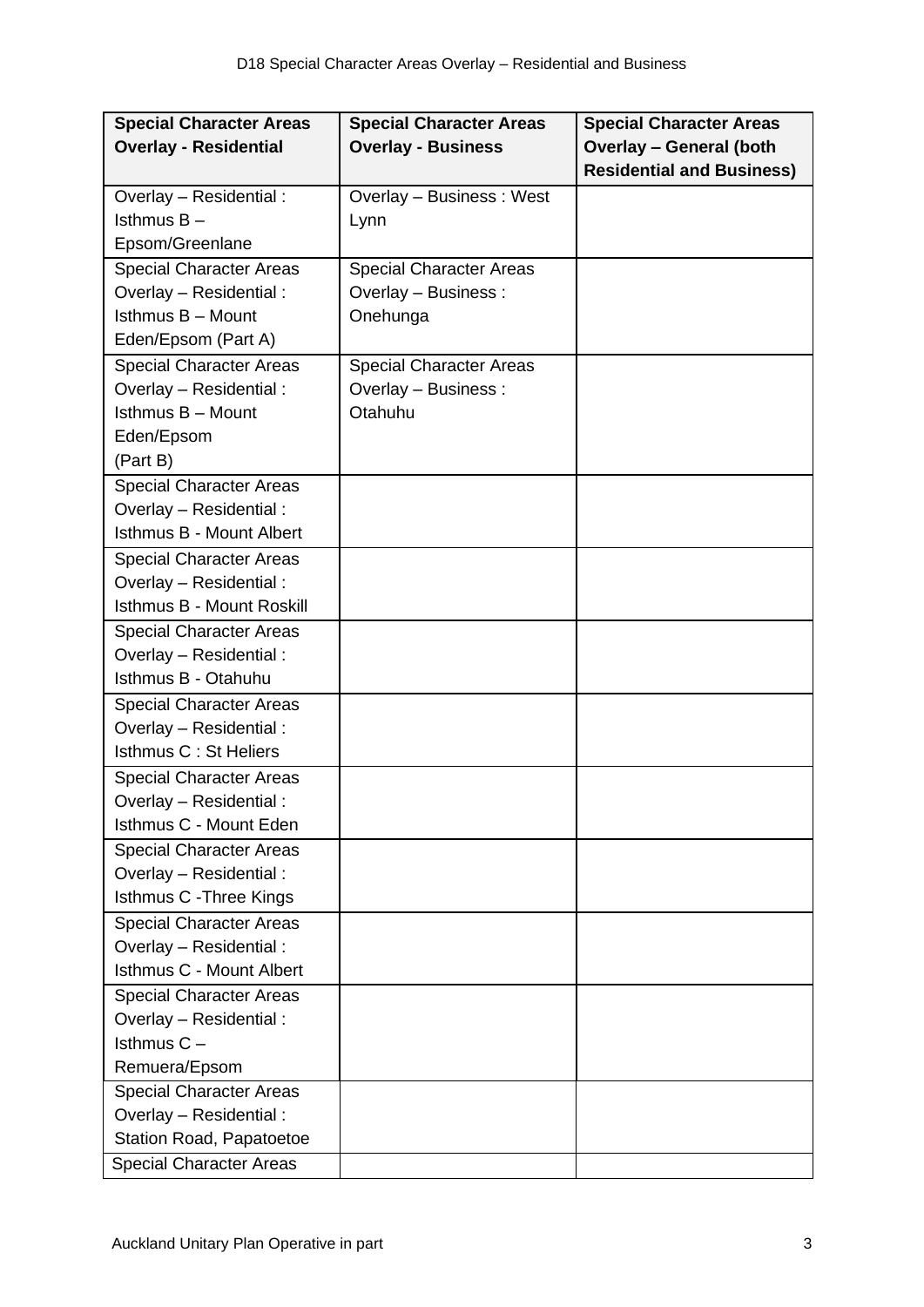| <b>Special Character Areas</b><br><b>Overlay - Residential</b> | <b>Special Character Areas</b><br><b>Overlay - Business</b> | <b>Special Character Areas</b><br><b>Overlay - General (both</b><br><b>Residential and Business)</b> |
|----------------------------------------------------------------|-------------------------------------------------------------|------------------------------------------------------------------------------------------------------|
| Overlay - Residential :                                        |                                                             |                                                                                                      |
| Pukehana Avenue                                                |                                                             |                                                                                                      |

The special character area statements are located in **Schedule 15 Special Character** [Schedule, Statements and Maps.](http://unitaryplan.aucklandcouncil.govt.nz/Images/Auckland%20Unitary%20Plan%20Operative/Chapter%20L%20Schedules/Schedule%2015%20Special%20Character%20Schedule%20Statements%20and%20Maps.pdf)

The maps for the following special character areas are located in **Schedule 15 Special** [Character Schedule, Statements and Maps:](http://unitaryplan.aucklandcouncil.govt.nz/Images/Auckland%20Unitary%20Plan%20Operative/Chapter%20L%20Schedules/Schedule%2015%20Special%20Character%20Schedule%20Statements%20and%20Maps.pdf)

| <b>Special Character Areas</b> | <b>Special Character Areas</b>  | <b>Special Character Areas</b>   |
|--------------------------------|---------------------------------|----------------------------------|
| <b>Overlay - Residential</b>   | <b>Overlay - Business</b>       | <b>Overlay - General (both</b>   |
|                                |                                 | <b>Residential and Business)</b> |
| <b>Special Character Areas</b> | <b>Special Character Areas</b>  | <b>Special Character Areas</b>   |
| Overlay - Residential :        | Overlay - Business :            | Overlay - General : Balmoral     |
| Balmoral Tram Suburb,          | <b>Balmoral Shopping Centre</b> | Tram Suburb, East                |
| West                           |                                 |                                  |
| <b>Special Character Areas</b> | <b>Special Character Areas</b>  | <b>Special Character Areas</b>   |
| Overlay - Residential:         | Overlay - Business: Eden        | Overlay - General : Foch         |
| Helensville                    | Valley                          | Avenue and Haig Avenue           |
| <b>Special Character Areas</b> | <b>Special Character Areas</b>  |                                  |
| Overlay - Residential:         | Overlay - Business : Ellerslie  |                                  |
| North Shore - Birkenhead       |                                 |                                  |
| Point                          |                                 |                                  |
| <b>Special Character Areas</b> | <b>Special Character Areas</b>  |                                  |
| Overlay - Residential:         | Overlay - Business: Grey        |                                  |
| North Shore - Devonport        | Lynn                            |                                  |
| and Stanley Point              |                                 |                                  |
| <b>Special Character Areas</b> | <b>Special Character Areas</b>  |                                  |
| Overlay - Residential:         | Overlay - Business :            |                                  |
| North Shore - Northcote        | <b>Helensville Central</b>      |                                  |
| Point                          |                                 |                                  |
| <b>Special Character Areas</b> | <b>Special Character Areas</b>  |                                  |
| Overlay - Residential: Early   | Overlay - Business :            |                                  |
| <b>Road Links</b>              | Kingsland                       |                                  |
| <b>Special Character Areas</b> | <b>Special Character Areas</b>  |                                  |
| Overlay - Residential :        | Overlay - Business: Lower       |                                  |
| Kings Road and Princes         | <b>Hinemoa Street</b>           |                                  |
| Avenue                         |                                 |                                  |
| <b>Special Character Areas</b> | <b>Special Character Areas</b>  |                                  |
| Overlay - Residential :        | Overlay - Business :            |                                  |
| Isthmus B - Remuera            | Devonport                       |                                  |
| <b>Special Character Areas</b> | <b>Special Character Areas</b>  |                                  |
| Overlay - Residential:         | Overlay - Business: Mt Eden     |                                  |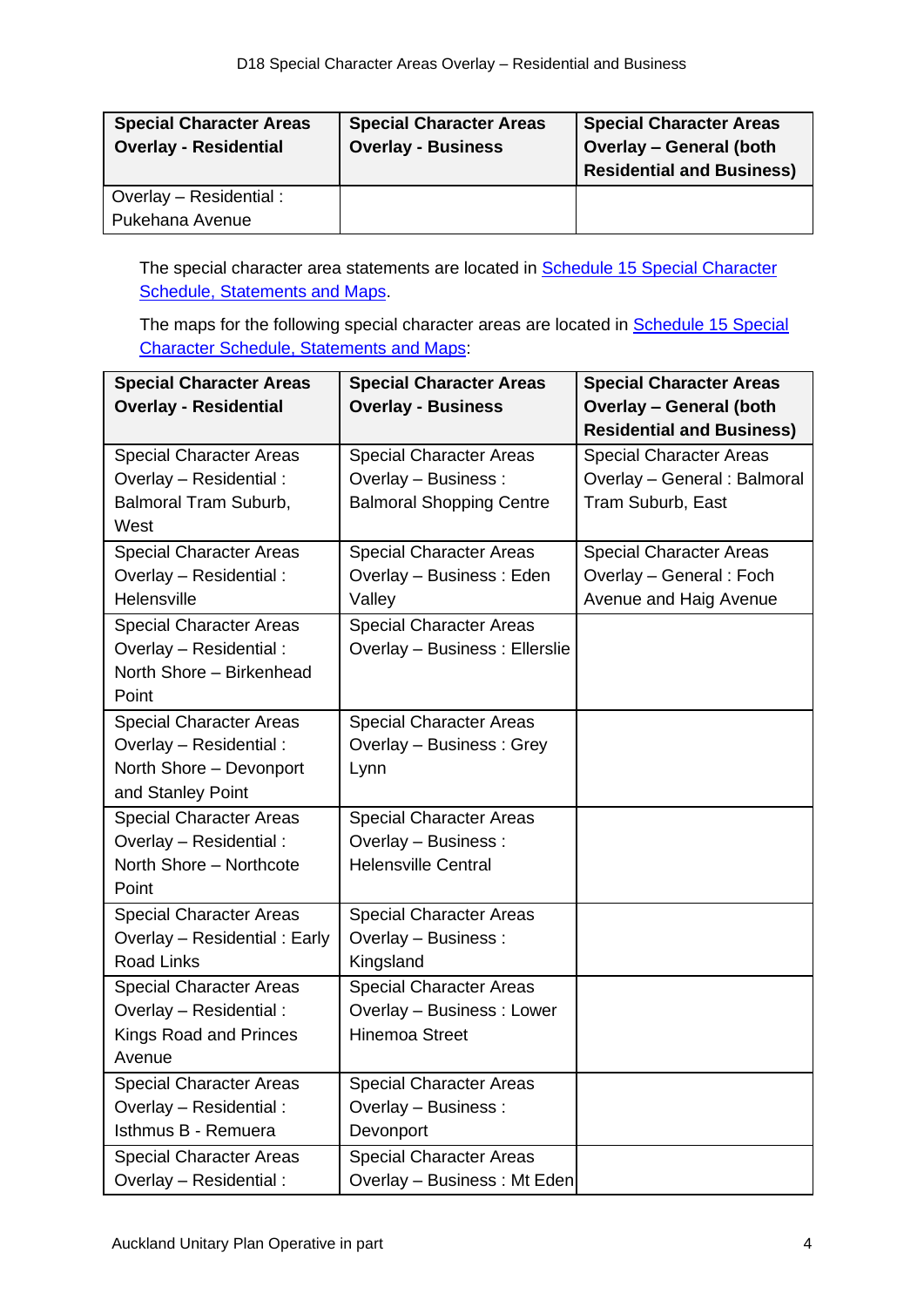| <b>Special Character Areas</b>  | <b>Special Character Areas</b> | <b>Special Character Areas</b>   |
|---------------------------------|--------------------------------|----------------------------------|
| <b>Overlay - Residential</b>    | <b>Overlay - Business</b>      | <b>Overlay - General (both</b>   |
|                                 |                                | <b>Residential and Business)</b> |
| Isthmus B - Remuera /           | Village                        |                                  |
| Meadowbank                      |                                |                                  |
| <b>Special Character Areas</b>  | <b>Special Character Areas</b> |                                  |
| Overlay - Residential:          | Overlay - Business :           |                                  |
| Isthmus B - Mission Bay         | Newmarket                      |                                  |
| <b>Special Character Areas</b>  | <b>Special Character Areas</b> |                                  |
| Overlay - Residential :         | Overlay - Business: Parnell    |                                  |
| Isthmus B - St Heliers          |                                |                                  |
| <b>Special Character Areas</b>  | <b>Special Character Areas</b> |                                  |
| Overlay - Residential:          | Overlay - Business :           |                                  |
| Isthmus B - Herne Bay           | Ponsonby Road                  |                                  |
| <b>Special Character Areas</b>  | <b>Special Character Areas</b> |                                  |
| Overlay - Residential:          | Overlay - Business :           |                                  |
| Isthmus B - Parnell             | Sandringham                    |                                  |
| <b>Special Character Areas</b>  | <b>Special Character Areas</b> |                                  |
| Overlay - Residential :         | Overlay - Business: Upper      |                                  |
| Isthmus B - Epsom               | <b>Symonds Street</b>          |                                  |
| <b>Special Character Areas</b>  | <b>Special Character Areas</b> |                                  |
| Overlay - Residential:          | Overlay - Business: West       |                                  |
| Isthmus $B -$                   | Lynn                           |                                  |
| Epsom/Greenlane                 |                                |                                  |
| <b>Special Character Areas</b>  | <b>Special Character Areas</b> |                                  |
| Overlay - Residential:          | Overlay - Business :           |                                  |
| Isthmus B - Mount               | Onehunga                       |                                  |
| Eden/Epsom (Part A)             |                                |                                  |
| <b>Special Character Areas</b>  | <b>Special Character Areas</b> |                                  |
| Overlay - Residential:          | Overlay - Business :           |                                  |
| Isthmus B - Mount               | Otahuhu                        |                                  |
| Eden/Epsom                      |                                |                                  |
| (Part B)                        |                                |                                  |
| <b>Special Character Areas</b>  | <b>Special Character Areas</b> |                                  |
| Overlay - Residential:          | Overlay - Business: Howick     |                                  |
| <b>Isthmus B - Mount Albert</b> |                                |                                  |
| <b>Special Character Areas</b>  |                                |                                  |
| Overlay - Residential :         |                                |                                  |
| Isthmus B - Mount Roskill       |                                |                                  |
| <b>Special Character Areas</b>  |                                |                                  |
| Overlay - Residential:          |                                |                                  |
| Isthmus B - Otahuhu             |                                |                                  |
| <b>Special Character Areas</b>  |                                |                                  |
| Overlay - Residential:          |                                |                                  |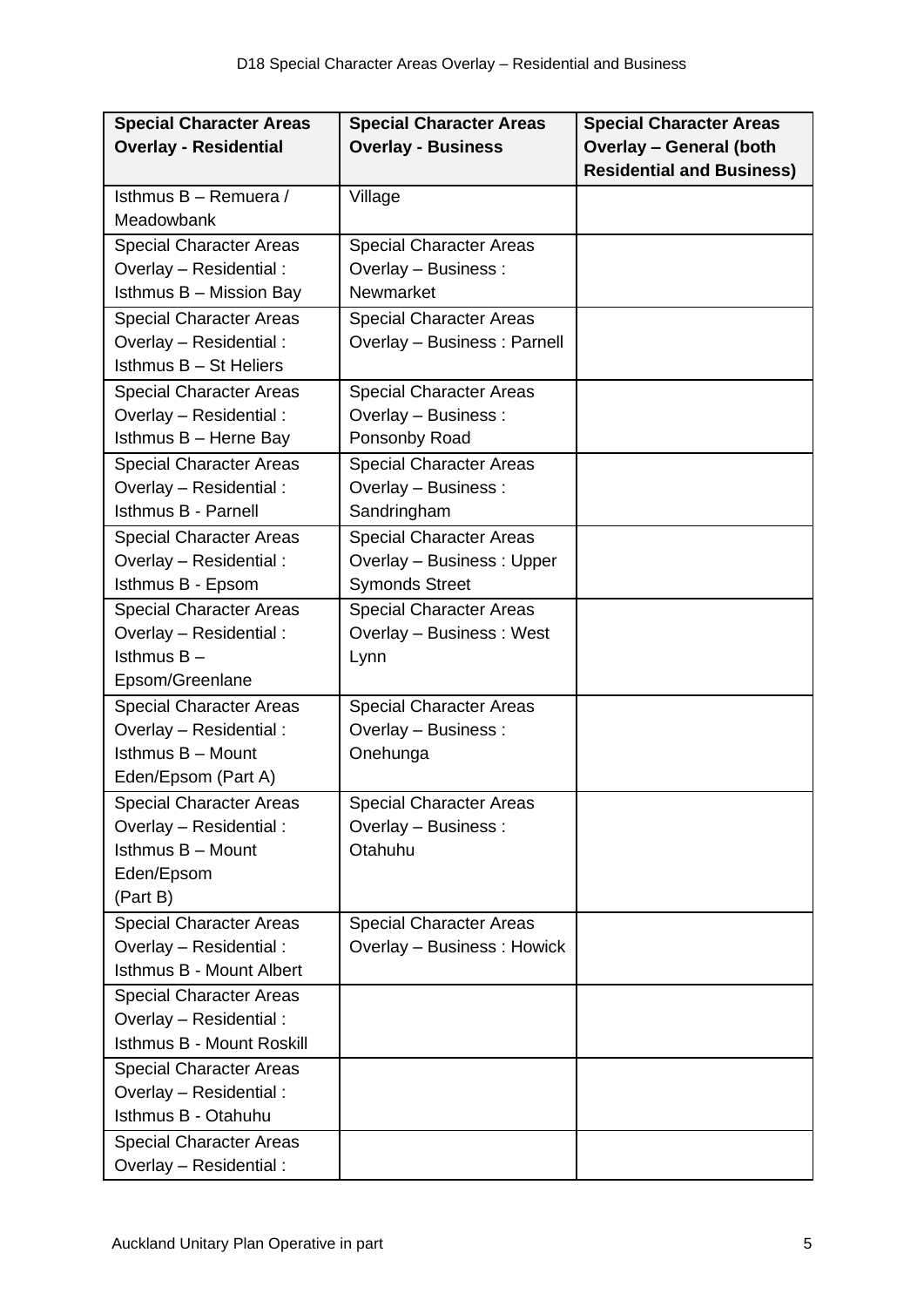| <b>Special Character Areas</b>  | <b>Special Character Areas</b> | <b>Special Character Areas</b>   |
|---------------------------------|--------------------------------|----------------------------------|
| <b>Overlay - Residential</b>    | <b>Overlay - Business</b>      | <b>Overlay - General (both</b>   |
|                                 |                                | <b>Residential and Business)</b> |
| Isthmus C - St Heliers          |                                |                                  |
| <b>Special Character Areas</b>  |                                |                                  |
| Overlay - Residential:          |                                |                                  |
| Isthmus C - Mount Eden          |                                |                                  |
| <b>Special Character Areas</b>  |                                |                                  |
| Overlay - Residential :         |                                |                                  |
| Isthmus C - Three Kings         |                                |                                  |
| <b>Special Character Areas</b>  |                                |                                  |
| Overlay - Residential :         |                                |                                  |
| Isthmus C - Mount Albert        |                                |                                  |
| <b>Special Character Areas</b>  |                                |                                  |
| Overlay - Residential :         |                                |                                  |
| Isthmus $C -$                   |                                |                                  |
| Remuera/Epsom                   |                                |                                  |
| <b>Special Character Areas</b>  |                                |                                  |
| Overlay - Residential:          |                                |                                  |
| <b>Station Road, Papatoetoe</b> |                                |                                  |
| <b>Special Character Areas</b>  |                                |                                  |
| Overlay - Residential :         |                                |                                  |
| Pukehana Avenue                 |                                |                                  |

The maps for the following special character areas are only provided in the planning maps:

| <b>Special Character Areas</b><br><b>Overlay - Residential</b> | <b>Special Character Areas</b><br><b>Overlay - Business</b> | <b>Special Character Areas</b><br><b>Overlay - General (both</b> |
|----------------------------------------------------------------|-------------------------------------------------------------|------------------------------------------------------------------|
|                                                                |                                                             | <b>Residential and Business)</b>                                 |
| <b>Special Character Areas</b>                                 |                                                             | <b>Special Character Areas</b>                                   |
| Overlay - Residential :                                        |                                                             | Overlay - General : Hill Park                                    |
| <b>Isthmus A</b>                                               |                                                             |                                                                  |
| <b>Special Character Areas</b>                                 |                                                             | <b>Special Character Areas</b>                                   |
| Overlay - Residential :                                        |                                                             | Overlay - General : Puhoi                                        |
| Pukehana Avenue                                                |                                                             |                                                                  |

# **D18.2. Objectives**

- (1) The special character values of the area, as identified in the special character area statement are maintained and enhanced.
- (2) The physical attributes that define, contribute to, or support the special character of the area are retained, including: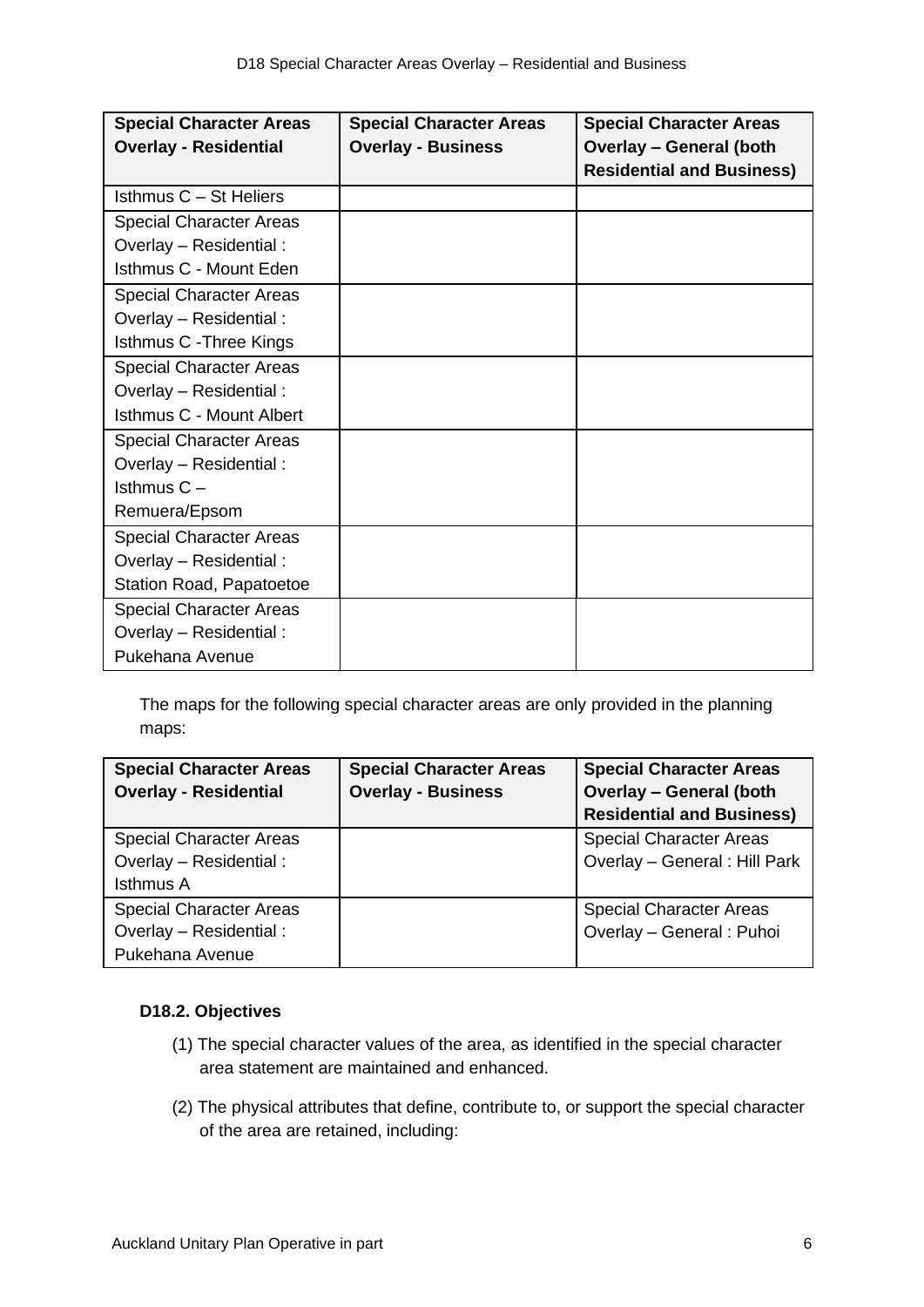- (a) built form, design and architectural values of buildings and their contexts;
- (b) streetscape qualities and cohesiveness, including historical form of subdivision and patterns of streets and roads; and
- (c) the relationship of built form to landscape qualities and/or natural features including topography, vegetation, trees, and open spaces.
- (3) The adverse effects of subdivision, use and development on the identified special character values of the area are avoided, remedied or mitigated.

#### **D18.3. Policies**

#### *Special Character Areas Overlay - Residential*

- (1) Require all development and redevelopment to have regard and respond positively to the identified special character values and context of the area as identified in the special character area statement.
- (2) Maintain and enhance the built form, design and architectural values of the buildings and the area, as identified in the special character area statement, so that new buildings, alterations and additions to existing buildings, infrastructure and subdivision (where applicable):
	- (a) maintain the continuity or coherence of the identified special character values of the area;
	- (b) maintain the streetscape qualities and cohesiveness;
	- (c) respond positively to the design, scale, height, setback and massing of existing development, any distinctive pattern of subdivision, intensity of development, its relationship to the street, streetscape cohesiveness and is of a compatible form which contributes to the identified special character values of the area;
	- (d) maintain the relationship of built form to open space and landscape context;
	- (e) maintain the setting of the special character area, where these features, such as mature trees and landform, contribute to the special character values of the area;
	- (f) enable the removal of additions and features that detract from the special character of the building or identified special character of the wider area;
	- (g) minimise the loss of built fabric and encourage maintenance and repair;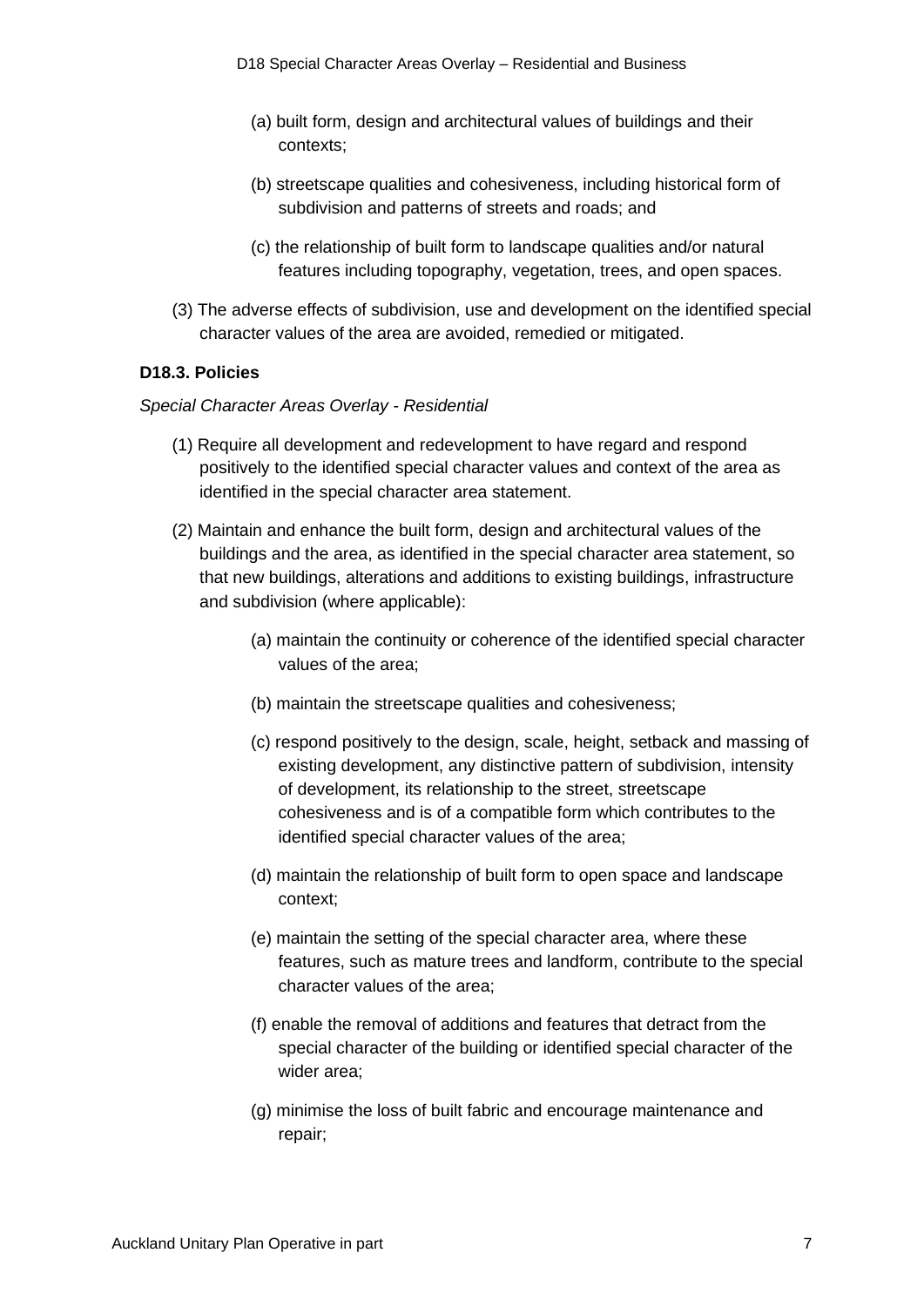- (h) require new materials to be compatible with the age, detailing, finishes and colour; and
- (i) recover or reveal special character values of buildings and features.
- (3) Discourage the removal or substantial demolition of buildings that contribute to the continuity or coherence of the special character area as identified in the special character area statement.
- (4) Require any application for demolition or removal of a building in a special character area to, on its own or cumulatively as a result of other removals or demolition, demonstrate that the loss of the building:
	- (a) would not erode the identified special character values of the area; and
	- (b) would not disrupt the cohesiveness of the streetscape and wider special character area, including links with scheduled historic heritage places.
- (5) Encourage the on-going use and maintenance of buildings in special character areas.
- (6) Manage the design and location of car parking, garaging and accessory buildings to maintain and enhance the streetscape and special character values of the area, as identified in the special character statement.
- (7) Encourage the retention of special features such as boundary walls, fences, paths and plantings that contribute to the character of the area.
- *Special Character Areas Overlay - Business*
- (8) Require all development and redevelopment to have regard and respond positively to the identified special character values and context of the area as identified in the special character area statement.
- (9) Identify individual buildings that contribute to the identified special character according to the following descriptions:
	- (a) character defining makes a considerable contribution to the character of the area because of historical, physical and visual qualities; and
	- (b) character supporting makes a moderate contribution to the character of the area. The building should contribute to the appearance, quality, and identity of the area and should be consistent with the values of character-defining places.
- (10) Require any application for demolition or removal of a character-defining and character-supporting building in a Special Character Area- Business to, on its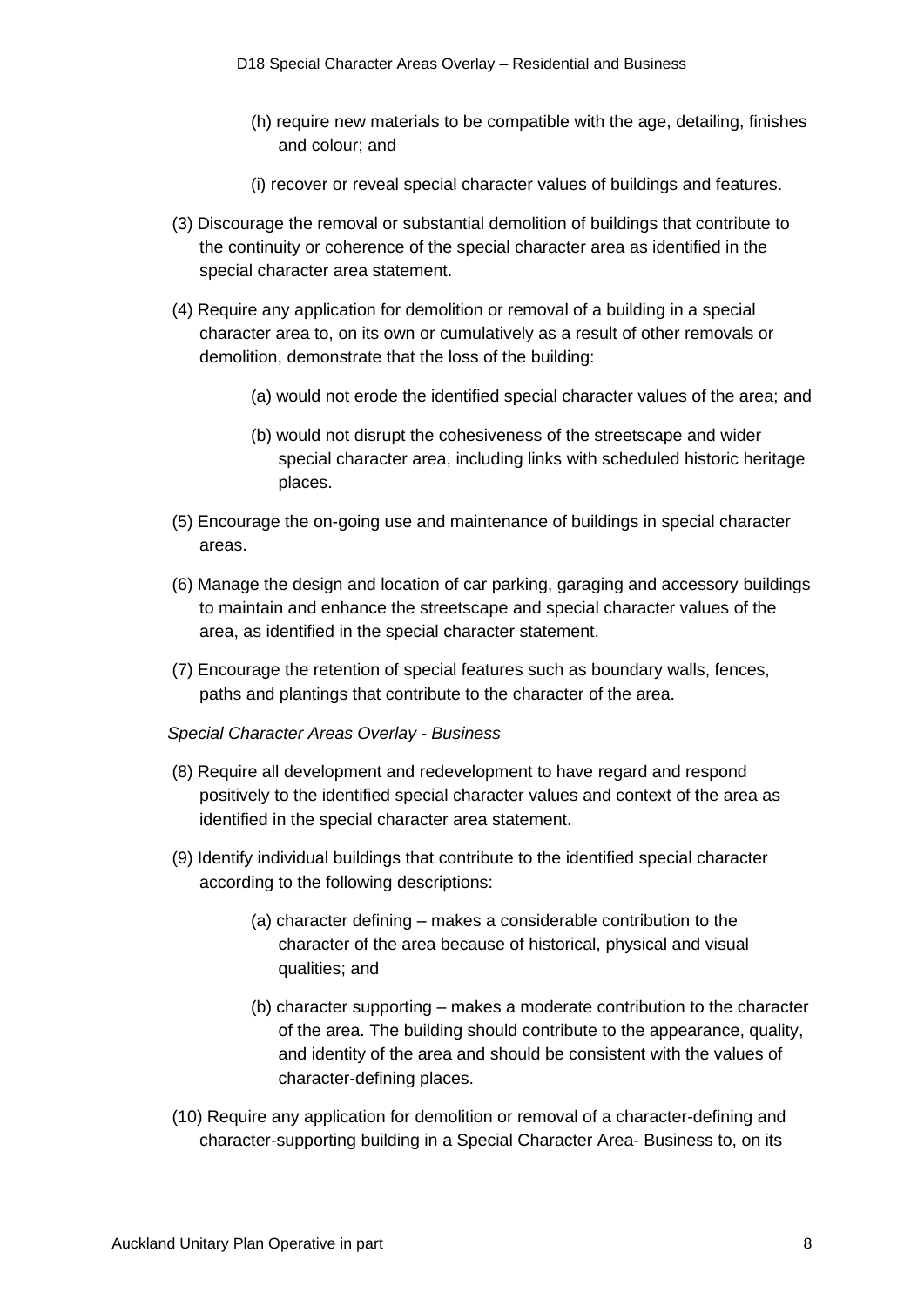own or cumulatively as a result of other demolition, demonstrate that the loss of the building:

- (a) would not erode the identified special character values of the area; and
- (b) would not disrupt the cohesiveness of the streetscape and wider special character area, including links with scheduled historic heritage places.
- (11) Discourage the removal or substantial demolition of buildings that contribute to the continuity or coherence of the special character area as identified in the special character area statement.
- (12) Require new buildings, alterations or additions to existing buildings, or infrastructure, which are within the overlay but are not character defining or character supporting buildings, to maintain the integrity of the context of the area by providing quality design, materials, colour and decoration which respects and enhances the built form and streetscape of the area.
- (13) Require additions and alterations to existing character defining and charactersupporting buildings, to be compatible with and respect the special character and existing scale of development.
- (14) Encourage the ongoing use and maintenance of buildings in special character areas.

# **D18.4. Activity table**

Table D18.4.1 Activity table Special Character Areas Overlay – Residential specifies the activity status of land use and development for activities in the Special Character Area Overlay – Residential pursuant to section 9(3) of the Resource Management Act 1991.

Areas in the Special Character Areas Overlay - General may contain a mix of sites zoned residential or business. In such cases, for any site/s in a residential zone, the Special Character Areas Overlay - Residential rules in Table D18.4.1 Activity table will apply and for any site/s in a business zone, the Special Character Areas Overlay - Business rules in Table D18.4.2 Activity table will apply.

Rules for network utilities and electricity generation in the Special Character Areas Overlay – Residential and Business are located in [E26 Infrastructure.](http://unitaryplan.aucklandcouncil.govt.nz/Images/Auckland%20Unitary%20Plan%20Operative/Chapter%20E%20Auckland-wide/4.%20Infrastructure/E26%20Infrastructure.pdf)

| <b>Activity</b> |                                                                 | <b>Activity status</b> |
|-----------------|-----------------------------------------------------------------|------------------------|
|                 | <b>Development</b>                                              |                        |
| (A1)            | Restoration and repair to a building on all sites in the        | P                      |
|                 | Special Character Areas Overlay-Residential or the Special      |                        |
|                 | Character Areas Overlay - General (with a residential           |                        |
|                 | zoning)                                                         |                        |
| (A2)            | Minor alterations to the rear of a building on all sites in the | P                      |
|                 | Special Character Area Overlay - Residential or Special         |                        |

| Table D18.4.1 Activity table - Special Character Areas Overlay - Residential |  |
|------------------------------------------------------------------------------|--|
|------------------------------------------------------------------------------|--|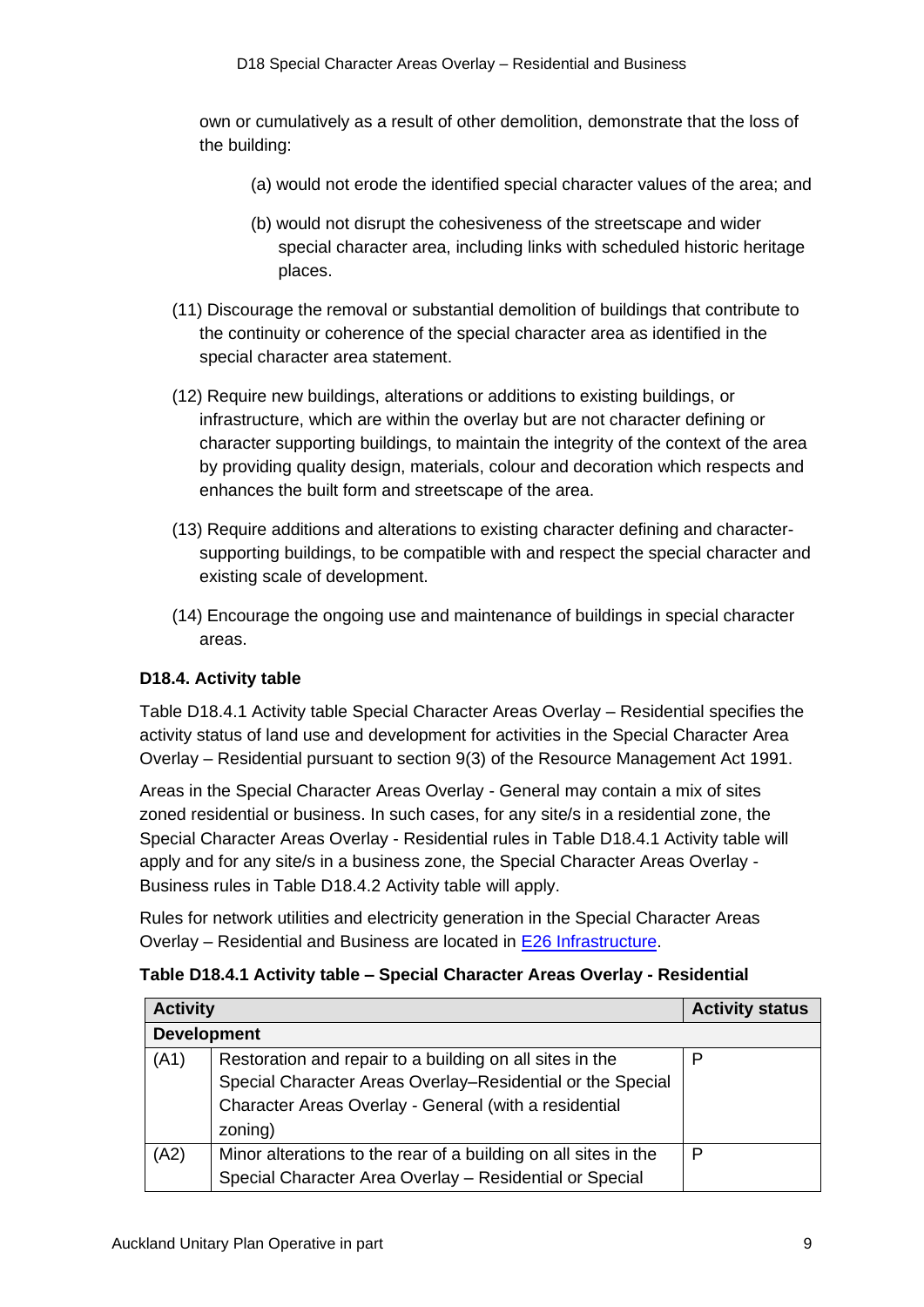|       | Character Areas Overlay - General (with a residential           |           |
|-------|-----------------------------------------------------------------|-----------|
|       | zoning) where works to the building use the same design         |           |
|       | and materials to the existing building                          |           |
| (A3)  | Total demolition or substantial demolition (exceeding 30 per    | <b>RD</b> |
|       | cent or more, by area, of wall elevations and roof areas) of a  |           |
|       | building, or the removal of a building (excluding accessory     |           |
|       | buildings), or the relocation of a building within the site on: |           |
|       | (a) all sites in all the following Special Character            |           |
|       | Areas Overlay - Residential:                                    |           |
|       | (i) Special Character Area Overlay -                            |           |
|       | Residential : Isthmus A;                                        |           |
|       | (ii) Special Character Areas Overlay -                          |           |
|       | Residential: Pukehana Avenue;                                   |           |
|       | (iii) Special Character Area Overlay -                          |           |
|       | General : Hill Park (those sites with a                         |           |
|       | residential zone); and                                          |           |
|       | (iv) Special Character Area Overlay -                           |           |
|       | General : Puhoi (those sites with a                             |           |
|       | residential zone); and                                          |           |
|       | (b) all other sites identified as subject to                    |           |
|       | demolition, removal or relocation rules as                      |           |
|       | shown in the maps in the Special Character                      |           |
|       | Areas Overlay Statements.                                       |           |
| (A4)  | External alterations or additions to a building on all sites in | <b>RD</b> |
|       | the Special Character Areas Overlay-Residential or Special      |           |
|       | Character Areas Overlay - General (with a residential           |           |
|       | zoning)                                                         |           |
| (A5)  | Construction of a new building or relocation of a building      | <b>RD</b> |
|       | onto a site on all sites in the Special Character Area          |           |
|       | Overlay-Residential or Special Character Areas Overlay -        |           |
|       | General (those sites with a residential zone)                   |           |
| (A5A) | Rainwater tank                                                  | P         |

Table D18.4.2 Activity table – Special Character Area – Business specifies the activity status of land use and development for activities in the Special Character Area Overlay – Business pursuant to section 9(3) of the Resource Management Act 1991.

Areas in the Special Character Areas Overlay - General may contain a mix of sites zoned residential or business. In such cases, for any site/s in a residential zone, the Special Character Areas Overlay - Residential rules in Table D18.4.1 Activity table will apply and for any site/s in a business zone, the Special Character Areas Overlay - Business rules in Table D18.4.2 Activity table will apply.

Rules for network utilities and electricity generation in the Special Character Areas Overlay – Residential and Business are located in [E26 Infrastructure.](http://unitaryplan.aucklandcouncil.govt.nz/Images/Auckland%20Unitary%20Plan%20Operative/Chapter%20E%20Auckland-wide/4.%20Infrastructure/E26%20Infrastructure.pdf)

# **Table D18.4.2 Activity table – Special Character Areas Overlay - Business**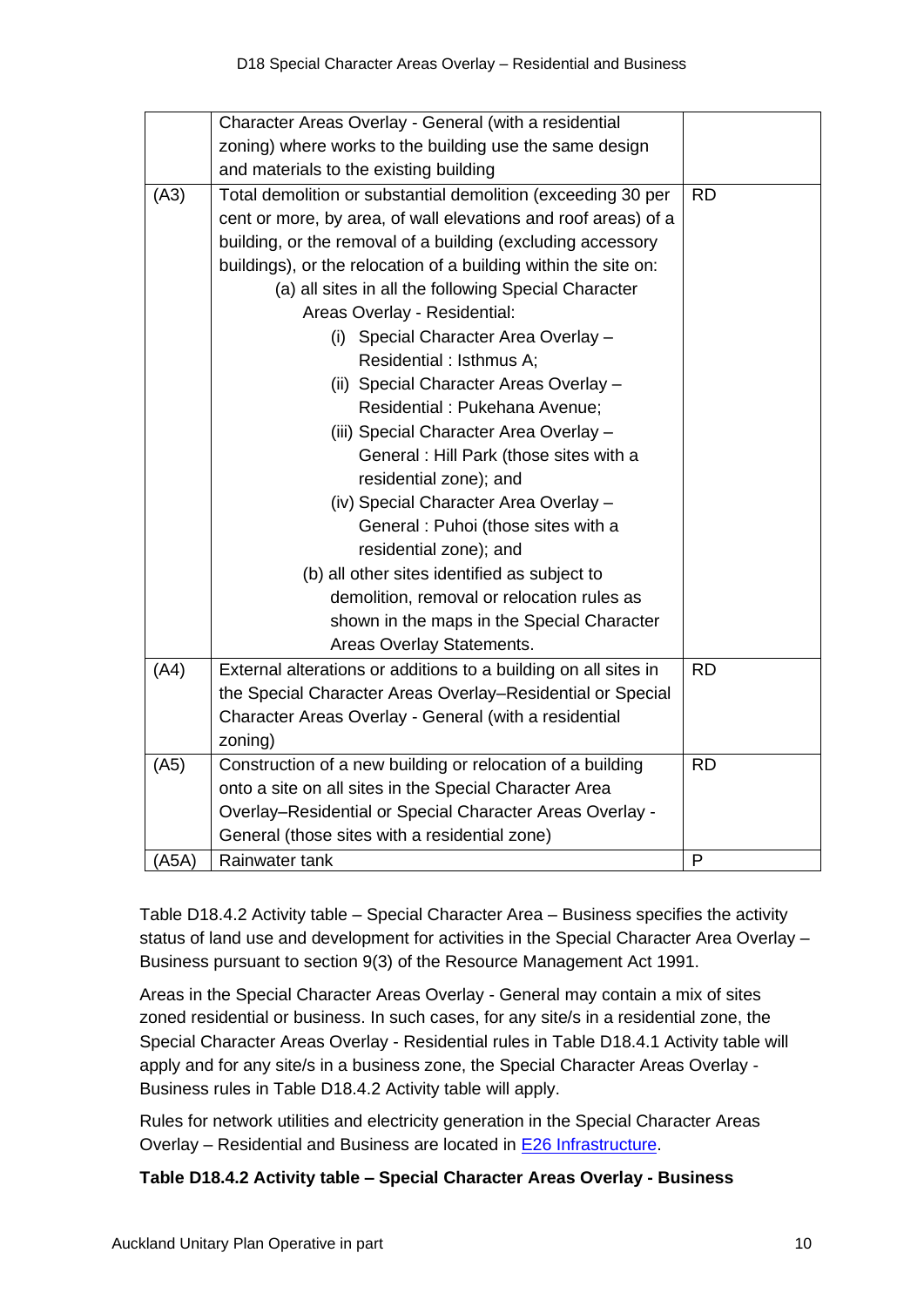| <b>Activity</b>    |                                                                                           | <b>Activity</b> |
|--------------------|-------------------------------------------------------------------------------------------|-----------------|
|                    |                                                                                           | <b>status</b>   |
| <b>Development</b> |                                                                                           |                 |
|                    | Special Character Areas Overlay - Business with identified character defining             |                 |
| buildings          |                                                                                           |                 |
| (A6)               | External redecoration and repair to a character defining building                         | P               |
| (A7)               | Alterations to the rear of a character defining building                                  | P               |
| (A8)               | Additions to a character defining building                                                | <b>RD</b>       |
| (A9)               | Total or substantial demolition (exceeding 30 per cent or more, by                        | D               |
|                    | area, of wall elevations and roof area) of a character defining                           |                 |
|                    | building                                                                                  |                 |
| (A10)              | Any demolition of the front façade of a character defining building                       | <b>RD</b>       |
| (A11)              | Alterations to a character defining building not otherwise provided<br>for above          | <b>RD</b>       |
| (A12)              | New buildings                                                                             | <b>RD</b>       |
| (A13)              | Alterations and additions to buildings, not identified as character<br>defining buildings | <b>RD</b>       |
|                    | Special Character Areas Overlay - Business with identified character supporting           |                 |
| buildings          |                                                                                           |                 |
| (A14)              | External redecoration and repair of a character supporting building                       | P               |
| (A15)              | Alterations to the rear of a character supporting building, except on                     | P               |
|                    | corner sites where the works use a similar design and materials to                        |                 |
|                    | the existing building                                                                     |                 |
| (A16)              | Additions to a character supporting building                                              | <b>RD</b>       |
| (A17)              | Alterations to a character supporting building not otherwise                              | <b>RD</b>       |
|                    | provided for above                                                                        |                 |
| (A18)              | Total or substantial demolition of a character supporting building                        | <b>RD</b>       |
|                    | (exceeding 30 per cent or more, by area, of wall elevations and roof                      |                 |
|                    | area)                                                                                     |                 |
| (A19)              | Any demolition of the front façade of a character supporting                              | <b>RD</b>       |
|                    | building                                                                                  |                 |
| (A20)              | New buildings                                                                             | <b>RD</b>       |
| (A21)              | Alterations and additions to buildings not identified as character                        | <b>RD</b>       |
|                    | supporting buildings                                                                      |                 |
|                    | Special Character Areas Overlay - Business with no identified character defining          |                 |
|                    | or character supporting buildings                                                         |                 |
| (A22)              | External redecoration and repair of a building in the Special                             | P               |
|                    | Character Areas Overlay - Business with no identified character                           |                 |
|                    | defining or character-supporting buildings                                                |                 |
| (A23)              | Alterations to the rear of a building in the Special Character Areas                      | P               |
|                    | Overlay - Business with no identified character defining or                               |                 |
|                    | character-supporting buildings                                                            |                 |
| (A24)              | Additions to a building in the Special Character Areas Overlay -                          | <b>RD</b>       |
|                    | Business with no identified character defining or character-<br>supporting buildings      |                 |
|                    |                                                                                           |                 |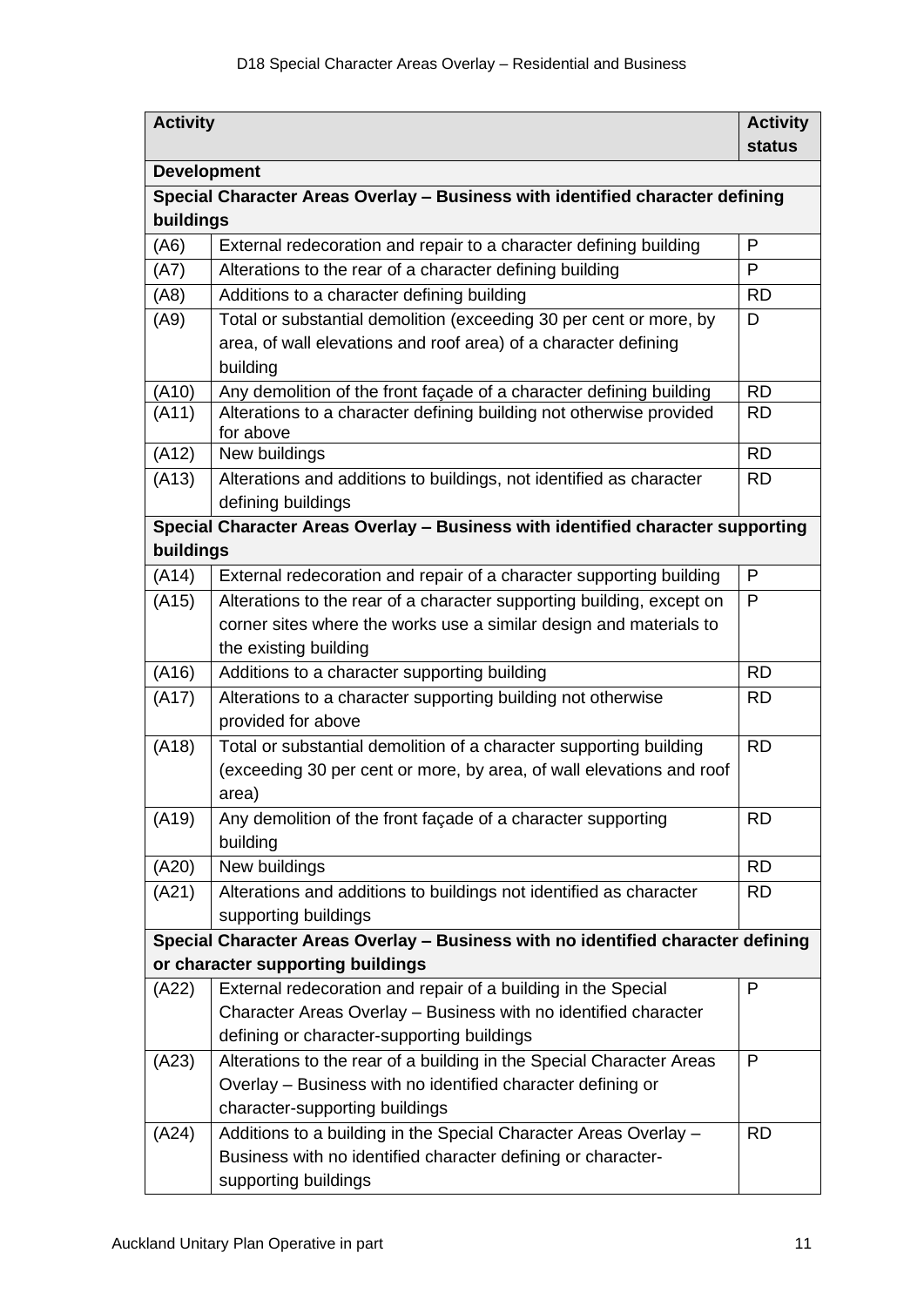| (A25) | Alterations to a building in the Special Character Areas Overlay -   | <b>RD</b> |
|-------|----------------------------------------------------------------------|-----------|
|       | Business with no identified character defining or character-         |           |
|       | supporting buildings                                                 |           |
| (A26) | Total or substantial demolition of a building (exceeding 30 per cent | <b>RD</b> |
|       | or more, by area, of wall elevations and roof area) in the Special   |           |
|       | Character Areas Overlay - Business with no identified character      |           |
|       | defining or character-supporting buildings                           |           |
| (A27) | New buildings in the Special Character Areas Overlay - Business      | <b>RD</b> |
|       | with no identified character defining or character-supporting        |           |
|       | buildings                                                            |           |

## **D18.5. Notification**

- (1) Any application for resource consent for an activity listed in Table D18.4.1 or Table D18.4.2 will be subject to the normal tests for notification under the relevant sections of the Resource Management Act 1991.
- (2) When deciding who is an affected person in relation to any activity for the purposes of section 95E of the Resource Management Act 1991 the Council will give specific consideration to those persons listed in Rule [C1.13\(4\).](http://unitaryplan.aucklandcouncil.govt.nz/Images/Auckland%20Unitary%20Plan%20Operative/Chapter%20C%20General%20Rules/C%20General%20rules.pdf)

## **D18.6. Standards**

# **D18.6.1. Standards for activities in the Special Character Areas Overlay - Residential**

All activities listed in Table D18.4.1 Activity table - Special Character Areas Overlay - Residential must comply with the following standards.

## **D18.6.1.1. Building height**

(1) Buildings in the Special Character Areas Overlay – Residential must not exceed 8m in height except that 50 per cent of a building's roof in elevation, measured vertically from the junction between wall and roof, may exceed this height by 1m, where the entire roof slopes 15 degrees or more. This is shown in Figure D18.6.1.1.1 Building height in the Special Character Areas Overlay – Residential.

## **Figure D18.6.1.1.1 Building height in the Special Character Areas Overlay - Residential**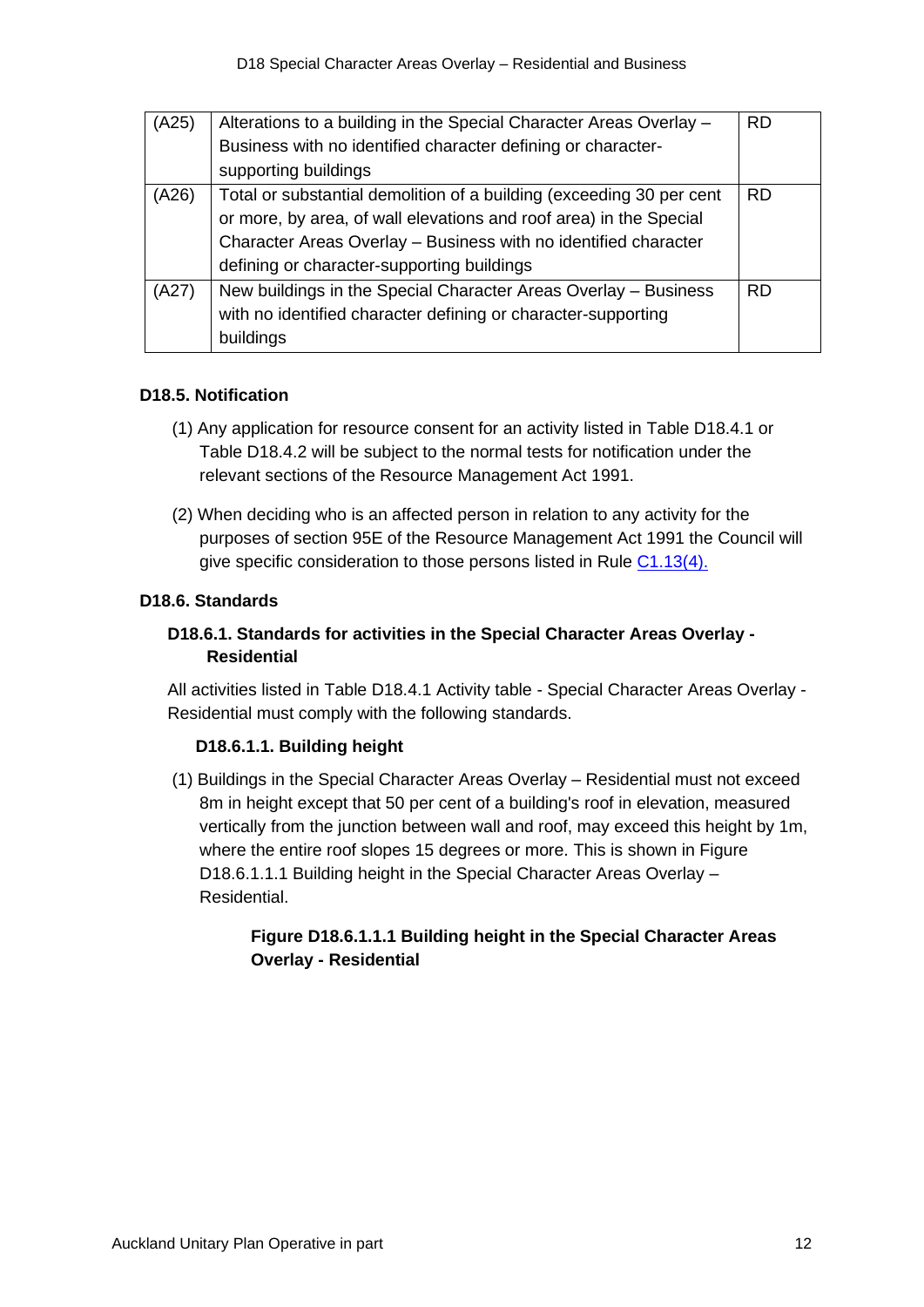

### **D18.6.1.2. Height in relation to boundary**

(1) Buildings in the Special Character Areas Overlay – Residential must not project above a 45-degree recession plane measured from a point 3m above the ground level along any boundary of the site.

### **D18.6.1.3. Yards**

(1) A building or parts of a building in the Special Character Overlay – Residential must be set back from the relevant boundary by the minimum depth listed in Table D18.6.1.3.1 Yards below:

| Table D18.6.1.3.1 Yards |  |  |  |  |
|-------------------------|--|--|--|--|
|-------------------------|--|--|--|--|

| Yard  | Minimum depth                                                                                                                                                                   |
|-------|---------------------------------------------------------------------------------------------------------------------------------------------------------------------------------|
| Front | The average of existing setbacks of<br>dwellings on adjacent sites, being the three<br>sites on either side of the subject site or six<br>sites on one side of the subject site |
| Side  | 1.2 <sub>m</sub>                                                                                                                                                                |
| Rear  | 3m                                                                                                                                                                              |

### **D18.6.1.4. Building coverage**

(1) The maximum building coverage for sites in the Special Character Areas Overlay – Residential must not exceed the percentage of net site area listed in Table D18.6.1.4.1 Building coverage in the Special Character Areas Overlay – Residential below:

## **Table D18.6.1.4.1 Building coverage in the Special Character Areas Overlay – Residential**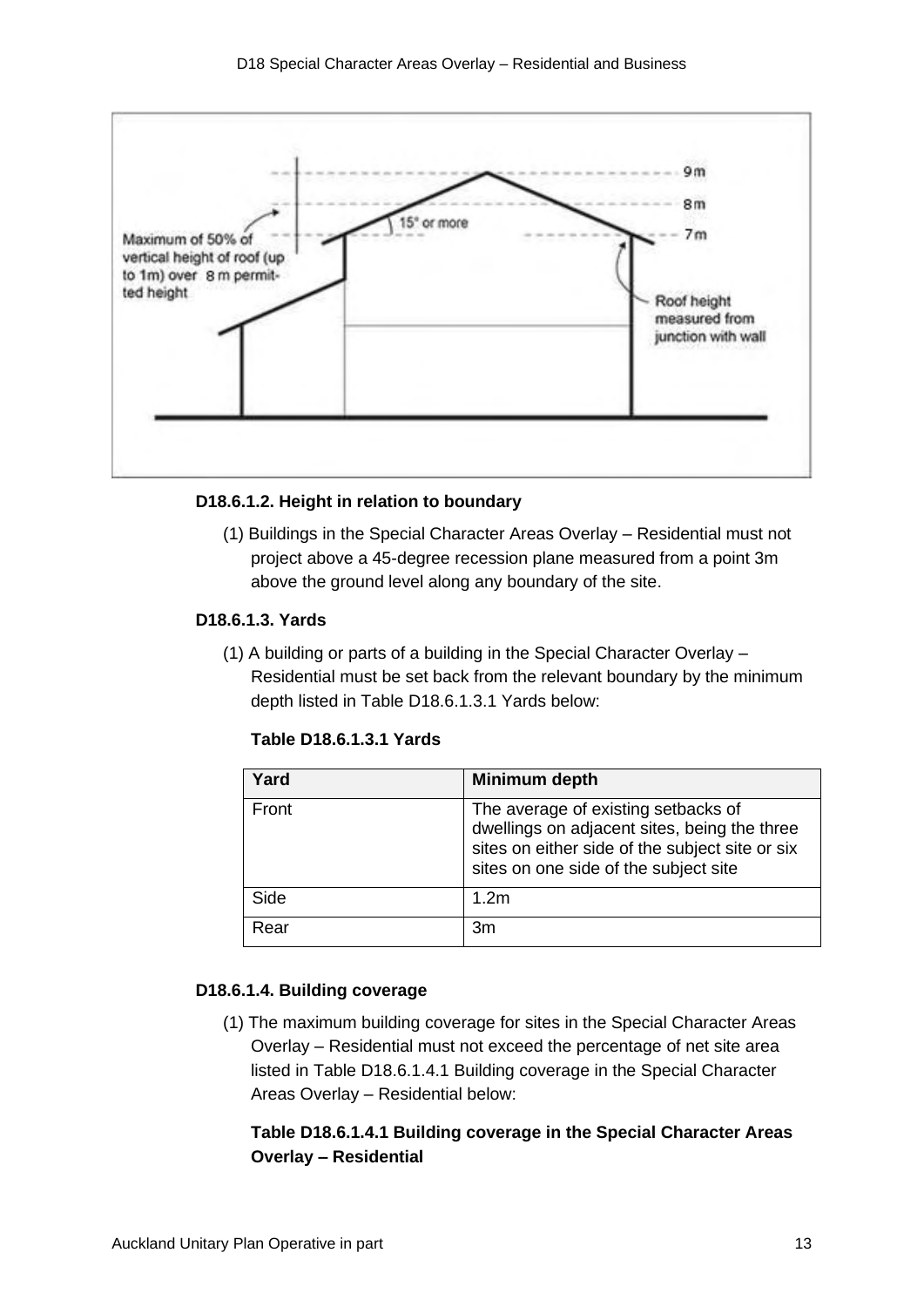| <b>Site area</b>        | <b>Building coverage</b>         |
|-------------------------|----------------------------------|
| Up to $200m^2$          | 55 per cent of the net site area |
| $200m^2 - 300m^2$       | 45 per cent of the net site area |
| $300m^2 - 500m^2$       | 40 per cent of the net site area |
| $500m^2 - 1,000m^2$     | 35 per cent of the net site area |
| Greater than $1,000m^2$ | 25 per cent of the net site area |

## **D18.6.1.5. Landscaped area**

(1) The minimum landscaped area for sites in the Special Character Areas Overlay – Residential is the percentage of net site area listed in Table D18.6.1.5.1 Landscaped area in the Special Character Areas Overlay – Residential below:

# **Table D18.6.1.5.1 Landscaped area in the Special Character Areas Overlay – Residential**

| Site area                        | Landscaped area                  |
|----------------------------------|----------------------------------|
| Up to $200m^2$                   | 28 per cent of the net site area |
| $200m^2 - 500m^2$                | 33 per cent of the net site area |
| $500m^2 - 1,000m^2$              | 40 per cent of the net site area |
| Greater than 1,000m <sup>2</sup> | 50 per cent of the net site area |

(2) The front [yard](http://unitaryplan.aucklandcouncil.govt.nz/Pages/Plan/Book.aspx?exhibit=PAUPSept13) must comprise at least 50 per cent [landscaped area.](http://unitaryplan.aucklandcouncil.govt.nz/Pages/Plan/Book.aspx?exhibit=PAUPSept13)

## **D18.6.1.6. Maximum paved area**

(1) The maximum paved area for sites in the Special Character Areas Overlay – Residential must not exceed the percentage of net site area listed in Table D18.6.1.6.1 Maximum paved area in the Special Character Areas Overlay – Residential below:

# **Table D18.6.1.6.1 Maximum paved area in the Special Character Areas Overlay – Residential**

| Site area               | <b>Paved area</b>                |
|-------------------------|----------------------------------|
| Up to $200m^2$          | 17 per cent of the net site area |
| $200m^2 - 500m^2$       | 20 per cent of the net site area |
| $500m^2 - 1,000m^2$     | 25 per cent of the net site area |
| Greater than $1,000m^2$ | 25 per cent of the net site area |

## **D18.6.1.7. Fences, walls and other structures**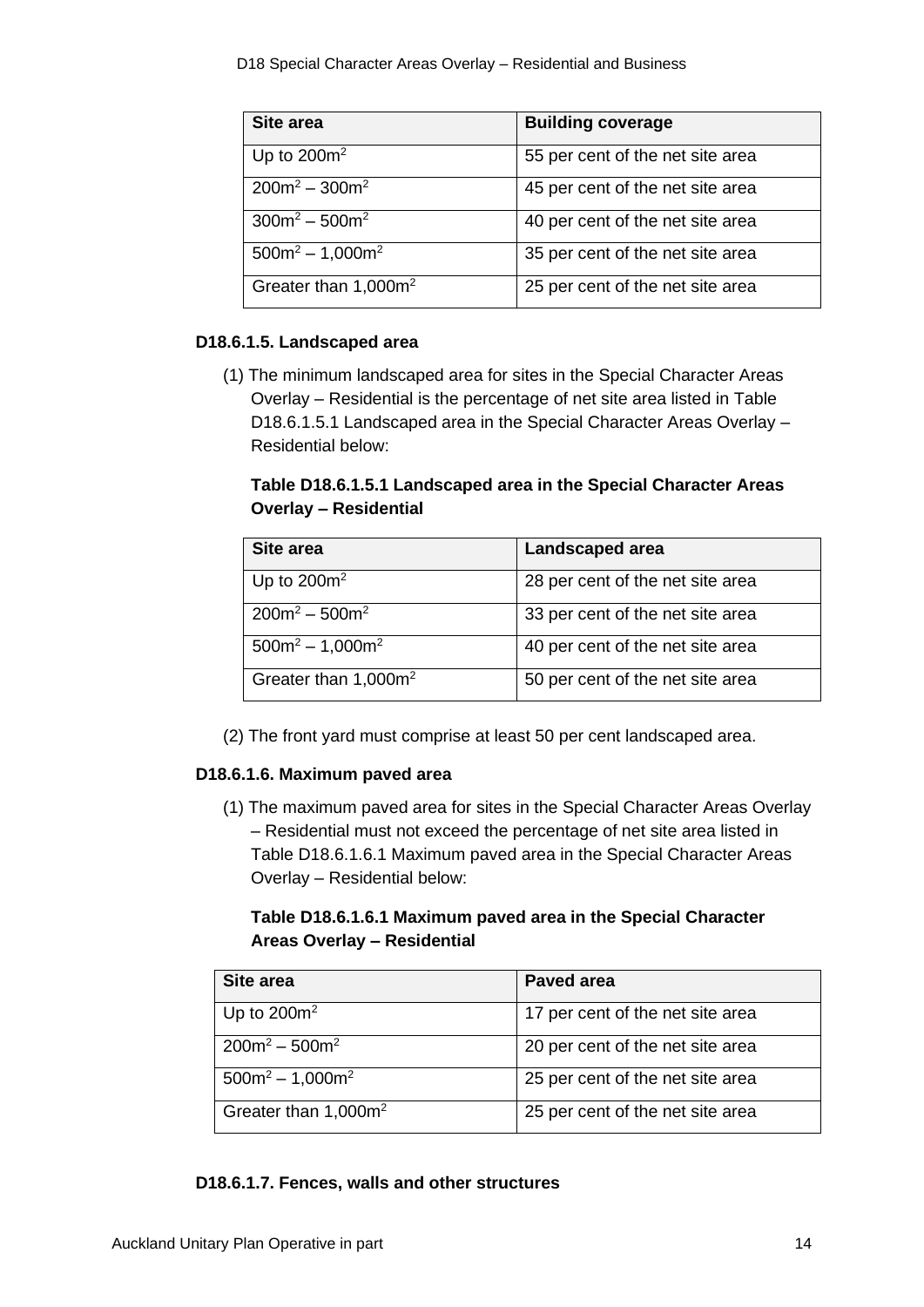(1) Fences, walls and other structures, or any combination of these, in the Special Character Areas Overlay - Residential must not exceed a height of 1.2m above ground level.

#### **D18.6.1.8. Rainwater tanks**

Purpose: To enable rainwater tank installation while maintaining the character of the streetscape

- (1) Rainwater tanks must not be located in a front yard unless they are at least 1.5m from the front boundary and located wholly below ground level. This standard shall not apply to a rear service lane where the dwellings have frontage to a public street.
- (2) Rainwater tanks directly adjoining a side yard facing building façade or located within a side yard must be wholly below ground level or set back at least 1m behind a line from the street facing building façade.
- (3) Rainwater tanks must not obscure (partially or totally) any window or door of the dwelling on the subject site.
- (4) Rainwater tanks directly adjoining a side façade or located within a side yard must be no greater than 800mm in width.
- (5) Rainwater tanks directly adjoining a side facade of a building must match the colour of that façade.
- (6) Rainwater tanks must not exceed 2 m in height, or 3 m in height where the rainwater tank directly adjoins an existing building.
- (7) Any overflow from the rainwater tank must discharge to the existing authorised stormwater system for the site.

Note: If there is a new stormwater discharge or diversion created Chapter E8.6.2.1 and Building Act requirements must be complied with.

Note: Building Act regulations apply. A building consent may be required under the Building Act.

## **D18.6.2. Standards for buildings in the Special Character Areas Overlay – Business**

All activities listed in Table D18.4.2 Activity table - Special Character Areas Overlay - Business must comply with the standards for the zone in which they are located, unless otherwise specified.

### **D18.7. Assessment – controlled activities**

There are no controlled activities in this section.

#### **D18.8. Assessment – Restricted discretionary activities**

#### **D18.8.1. Matters of discretion**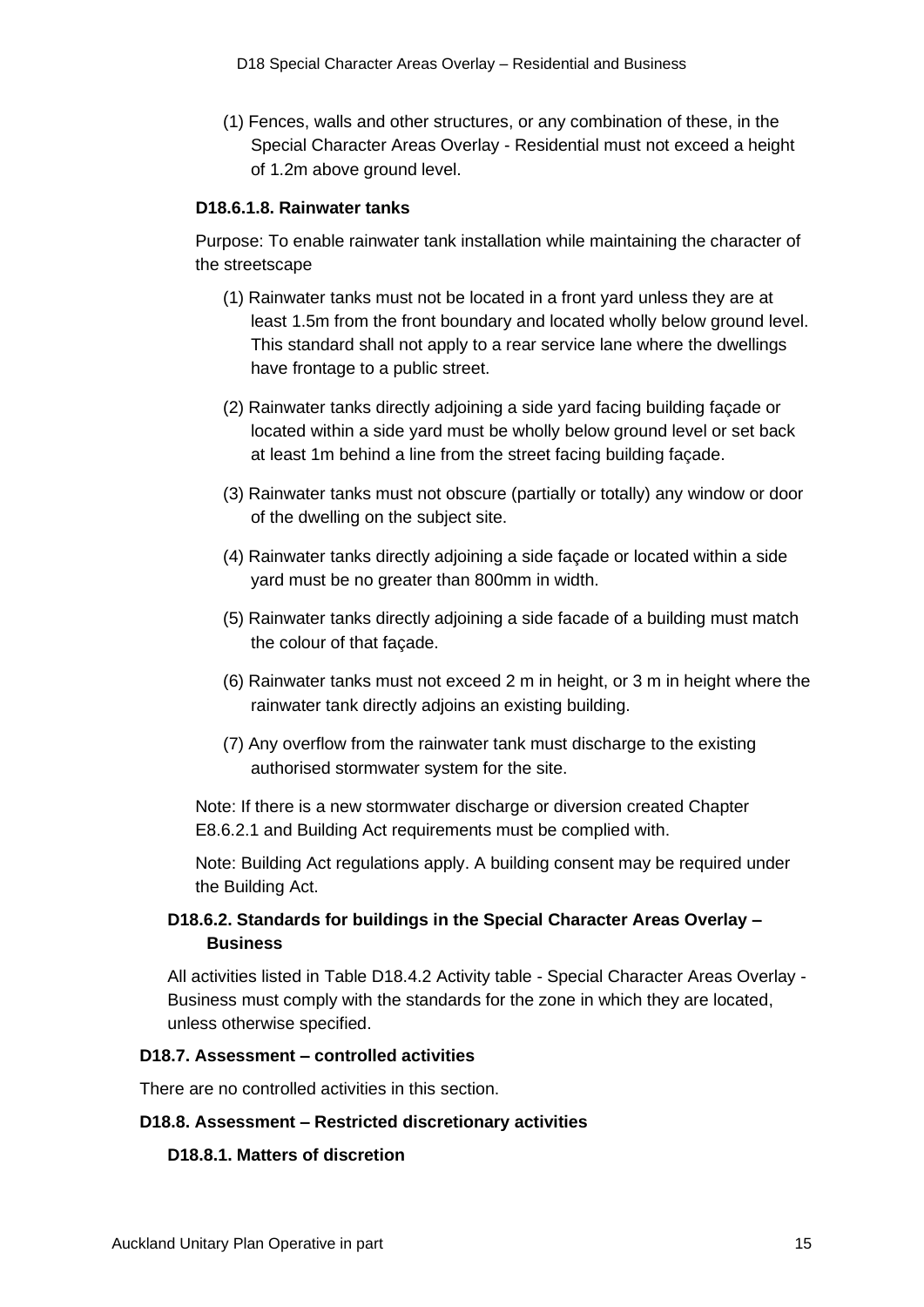The Council will restrict its discretion to all the following matters when assessing a restricted discretionary resource consent application.

### **D18.8.1.1. Special Character Areas Overlay - Residential**

- (1) For the total demolition or substantial demolition (exceeding 30 per cent or more, by area, of wall elevations and roof areas); or the removal of a building (excluding accessory buildings) from a site; or the relocation of a building within the site:
	- (a) the effects on the streetscape and special character context as outlined in the special character area statement;
	- (b) the integrity of the building in its current state, having regard to its architectural form and style and the authenticity of its component parts as well as its contribution to the streetscape character;
	- (c) the building's relationship to other adjacent [buildings,](http://unitaryplan.aucklandcouncil.govt.nz/Pages/Plan/Book.aspx?exhibit=PAUPSept13) and if it contributes to a group in such a way that its loss or relocation would result in the loss of a character value attributable to the group;
	- (d) the condition of the building, and the practicality and cost of any necessary rehabilitation, and the ability to achieve reasonable amenity for occupants and reasonable compliance with any requirement of the Building Act 2004;
	- (e) where a replacement building is proposed, its design, quality, purpose and amenities and the contribution that such as building might make to the qualities of streetscape character; and
	- (f) the effect on landscape and vegetation.
- (2) for external alterations or additions to buildings; or for the construction of a new building or the relocation of a building onto a site:
	- (a) the effects on the streetscape and special character context as outlined in the Special Character Area Statement;
	- (b) the building and its contribution to streetscape character; including its design, quality, purpose and amenities including matters of scale, form, massing, materials, setbacks and the relationship to the street; and
	- (c) the effects on landscape and vegetation.
- (3) for an infringement of the any of the standards listed in Standard D18.6.1 Standards for buildings in the Special Character Areas Overlay – Residential: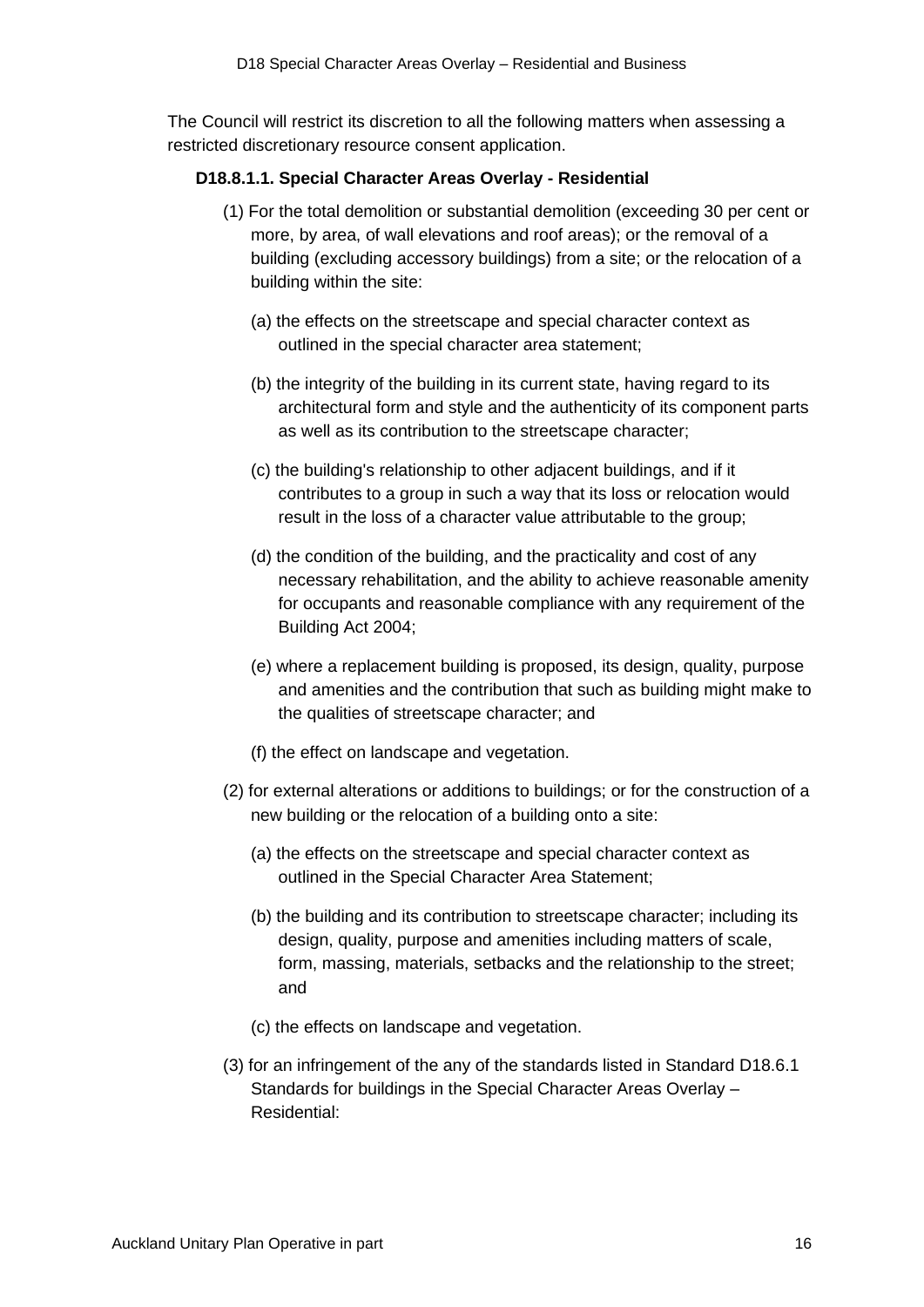(a) the effects of the infringement of the standard on the streetscape and special character context as outlined in the special character area statement; and

Note 1

Where more than one standard will be infringed, the effects of all infringements on the streetscape and special character context as outlined in the special character area statement will be considered together.

(b) the matters for external alterations or additions to buildings or for the construction of a new building or relocation of buildings onto a site listed in D18.8.1.1(2) above.

#### **D18.8.1.2. Special Character Business Areas**

- (1) For all restricted discretionary activities:
	- (a) the effects of the activity on the streetscape and special character context as outlined in the special character area statement;
	- (b) the integrity of the building in its current state, having regard to its architectural form and style and the authenticity of its component parts as well as its contribution to the streetscape character;
	- (c) the building's relationship to other adjacent [buildings,](http://unitaryplan.aucklandcouncil.govt.nz/Pages/Plan/Book.aspx?exhibit=PAUPSept13) and if it contributes to a group in such a way that its demolition, alteration or addition would result in the loss of a character value attributable to the group; and
	- (d) the condition of the building, and the practicality and cost of any necessary rehabilitation, and the ability to achieve reasonable amenity for occupants and reasonable compliance with any requirement of the Building Act 2004.
- (2) for an infringement of the any of the standards on the zone in which the building is located :
	- (a) the effects of the infringement of the standard on the streetscape and special character context as outlined in the special character area statement.

#### Note 1

Where more than one standard is infringed, the effects of all infringements on the streetscape and special character context as outlined in the special character area statement will be considered together.

#### **D18.8.2. Assessment criteria**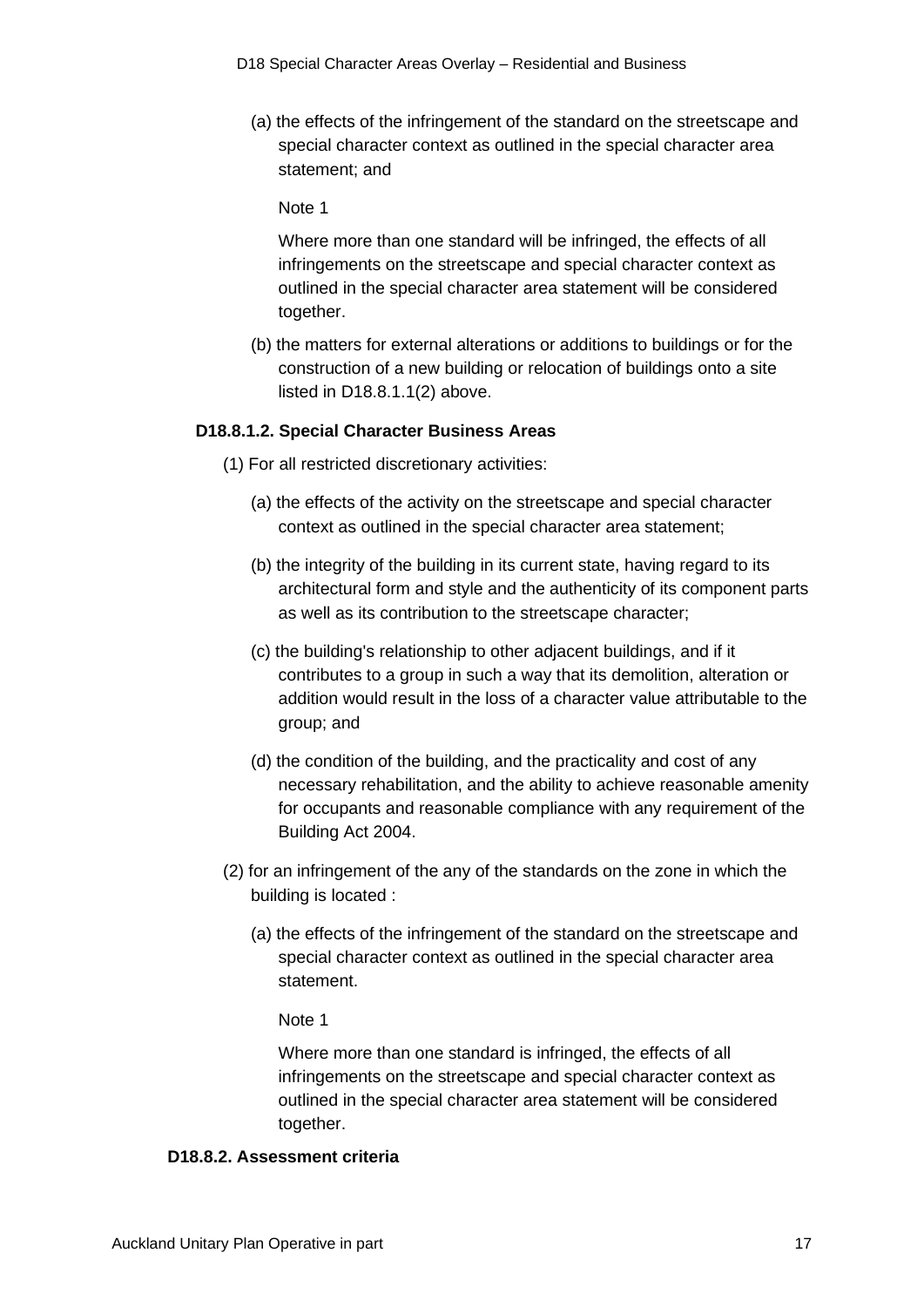The Council will consider the relevant assessment criteria below for restricted discretionary activities.

### **D18.8.2.1. Special Character Areas Overlay – Residential**

- (1) For the total demolition or substantial demolition (exceeding 30 per cent or more, by area, of wall elevations and roof areas); or the removal of a building (excluding accessory buildings) from a site; or the relocation of a building within the site:
	- (a) Policies D18.3(1) to (7);
	- (b) for all areas in a Special Character Areas Overlay other than Special Character Areas Overlay – Residential : Isthmus B and Residential : Isthmus C:
		- (i) whether the building has retained its original (or repaired) visual design features relating to form, mass, proportion and materials so that restoration/renovation of the building is practical and reasonable. When determining what is practical and reasonable, regard shall be had to providing amenity for occupants and compliance with any requirement of the Building Act;
		- (ii) the extent to which any special character qualities and original design features of the existing building are visible from the street or a public realm;
		- (iii) whether the building is beyond rehabilitation to its original state and the costs of the rehabilitation to reproduce the special character qualities of the building and enhance the architectural qualities and special character of the streetscape and the surrounding area, in comparison to the costs of a new building of a similar size and quality;
		- (iv) whether in rare cases the building is beyond rehabilitation in terms of poor structural or physical condition, and the costs of the repair work or upgrading necessary to extend the useful life of the building are prohibitive, (in comparison to the costs of a new building of similar size), an application for a new building may be considered favourably in accordance with assessment criteria D18.8.2.1(1)(b)(v) below;
		- (v) whether any proposed replacement building, in terms of its design, quality and amenities, makes a positive contribution to the qualities of streetscape character;
	- (c) for Special Character Areas Overlay Residential : Isthmus B and Residential : Isthmus C: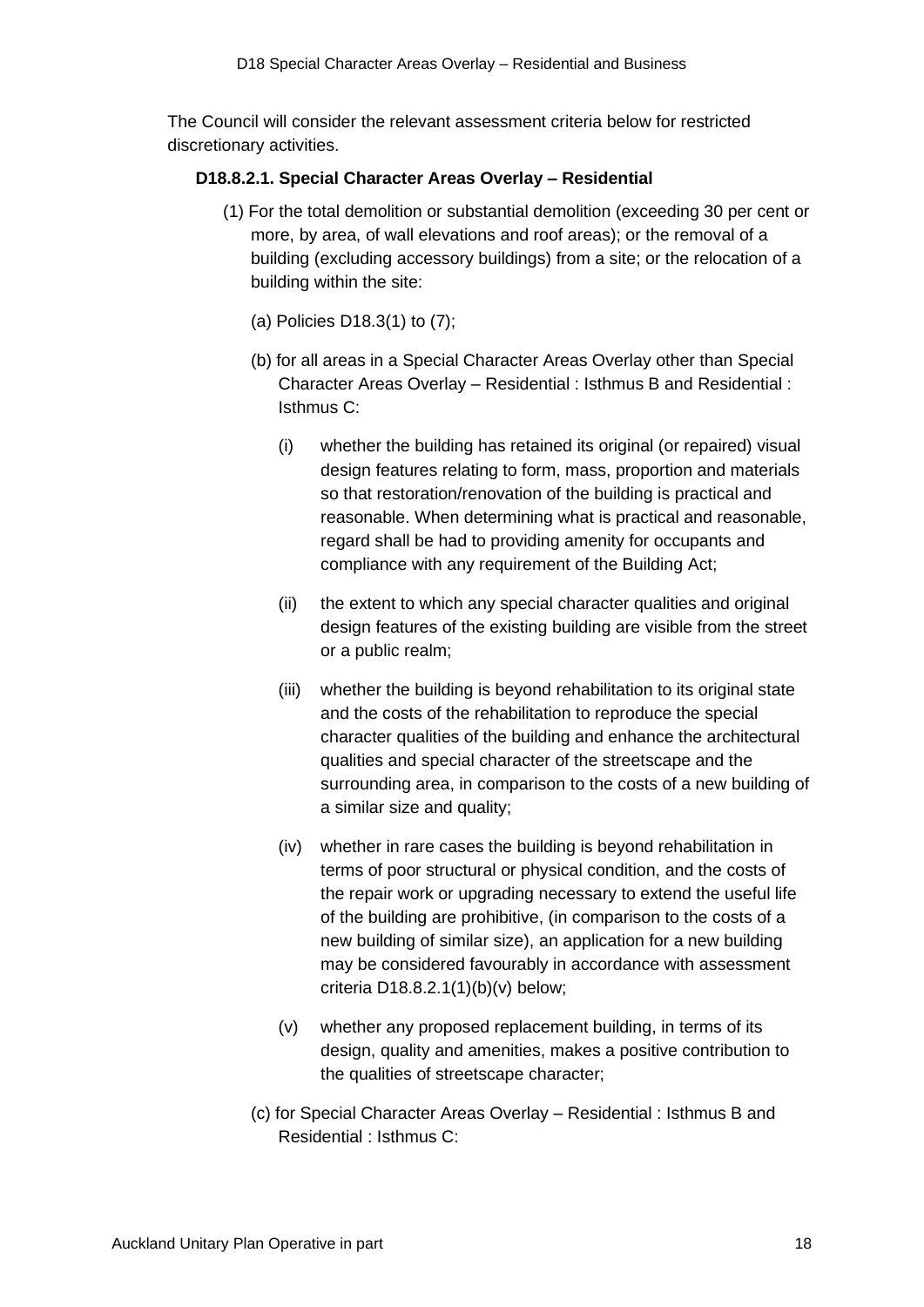- (i) whether the special character and architectural value of the existing building (irrespective of age) and its contribution to streetscape character warrants its retention;
- (ii) whether the special character value of the building by reference to its architectural style, whether as an exemplar of the type or as being representative of the type warrants its retention;
- (iii) whether the integrity of the building in its current state, having regard to its architectural form and style and the authenticity of its component parts warrants its retention;
- (iv) whether its relationship to other adjacent buildings and whether the contribution it makes to a group of buildings is such that its loss would result in the loss of a character value attributable to the group;
- (v) whether its contribution to streetscape character by reference to surrounds within the site, and/or to the public street, and/or to relationships to open space shared with adjacent buildings warrants its retention;
- (vi) whether the practicability and cost of any necessary rehabilitation, and the inability to achieve reasonable amenity for occupants and reasonable compliance with any requirement of the Building Act warrants its demolition;
- (vii) whether any proposed replacement building, in terms of its design, quality and amenities makes a positive contribution to the qualities of streetscape character.
- (viii) in Special Character Areas Overlay Residential : Isthmus C; the extent to which the nature and extent of any disturbance to the biophysical components that contribute to streetscape character such as landform or vegetation cover can be avoided, remedied or mitigated.
- (2) For external alterations and additions to a building:
	- (a) policies D18.3(1) to (7);
	- (b) for Special Character Areas Overlay Residential : Helensville; Residential : General (with a residential zone); Residential – Balmoral Tram Suburb, West; Residential : Early Road Links; Residential : Kings Road and Princes Avenue; and Residential : Pukehana Avenue; Residential : Station Road, Papatoetoe: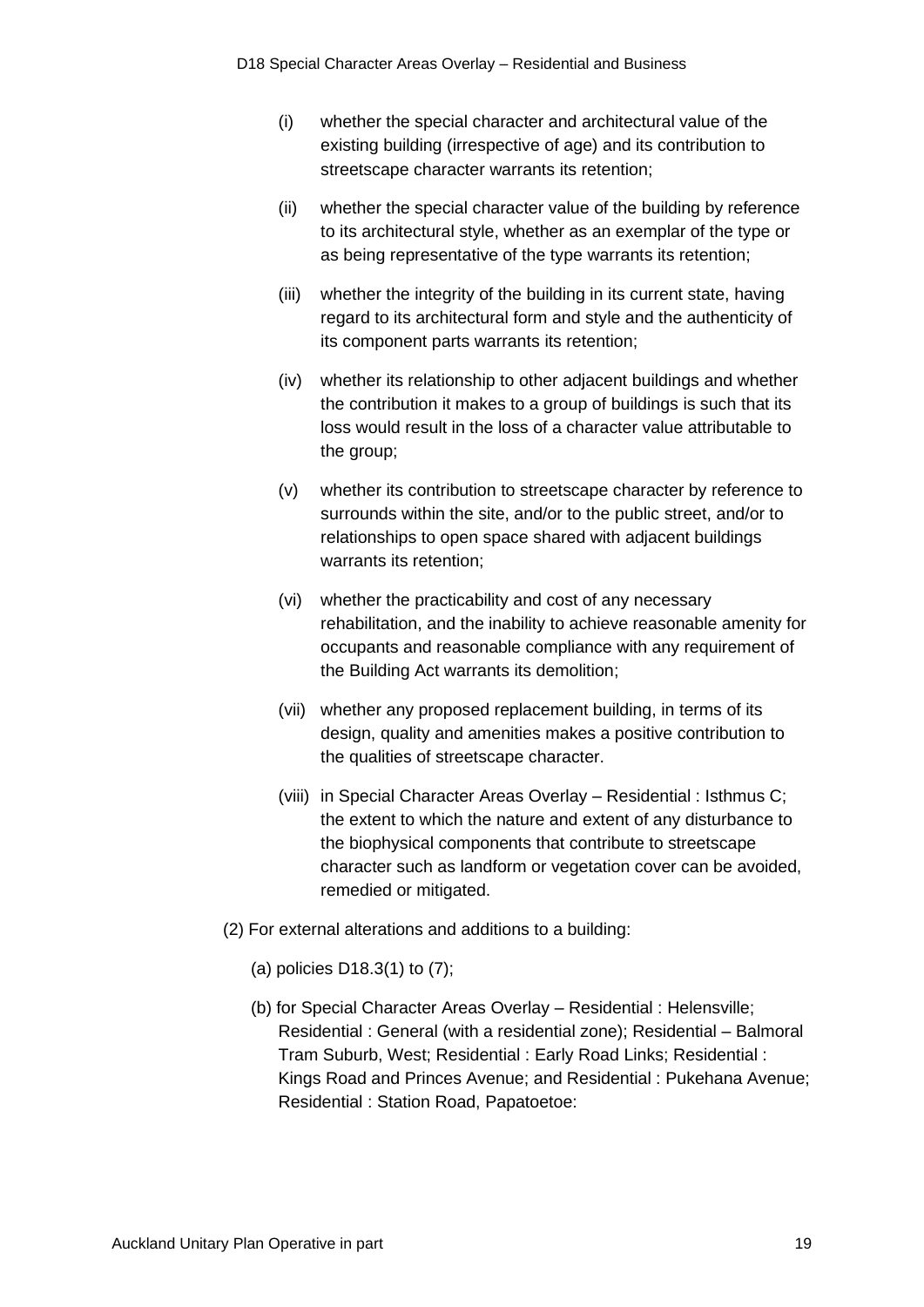- (i) whether the effect of the additions and/or alterations on the special character of the building maintains or enhances its contribution to the streetscape of the area;
- (ii) whether the design and appearance of the additions and/or alterations respond positively to the building, in terms of scale, proportions, architectural form, massing, materials and detailing;
- (iii) whether the addition or alteration is of a design and uses materials similar or compatible with the traditional character and material of the building:
- (iv) whether consideration has been given to retaining as much of the existing building façade as practicable by refurbishing, restoring and adapting parts of the existing building rather than replacing them;
- (v) whether the colour scheme is compatible with the age and detailing of the building; and
- (vi) whether the location and design of attachments, such as aerials and air conditioning units, are sympathetic to the existing building through the use of appropriate colour, design, form and location on the building.
- (c) for Special Character Areas Overlay Residential : Isthmus A:
	- (i) whether, where garages or carports are to be adjoined to the existing building on the site, they are designed primarily to allow good visibility of the residential building from the street. Where visibility of the building will be significantly obscured, whether alternative designs and locations for garages and carports or provision of a car pad have been considered.
- (d) for Special Character Areas Overlay Residential : Isthmus A and Residential : Isthmus C:
	- (i) whether the form, mass, proportion and scale of the external additions and alterations are such that they maintain or enhance the streetscape character and amenity.
- (e) for Special Character Areas Overlay Residential : Isthmus A and Residential : Isthmus C1:
	- (i) whether the alterations and/or additions to expand the building within a roof space leave visible the dominant form and lines of the existing roof, particularly when viewed from the street;
	- (ii) whether, where decoration and architectural features are used, they follow the characteristic form and detail of the existing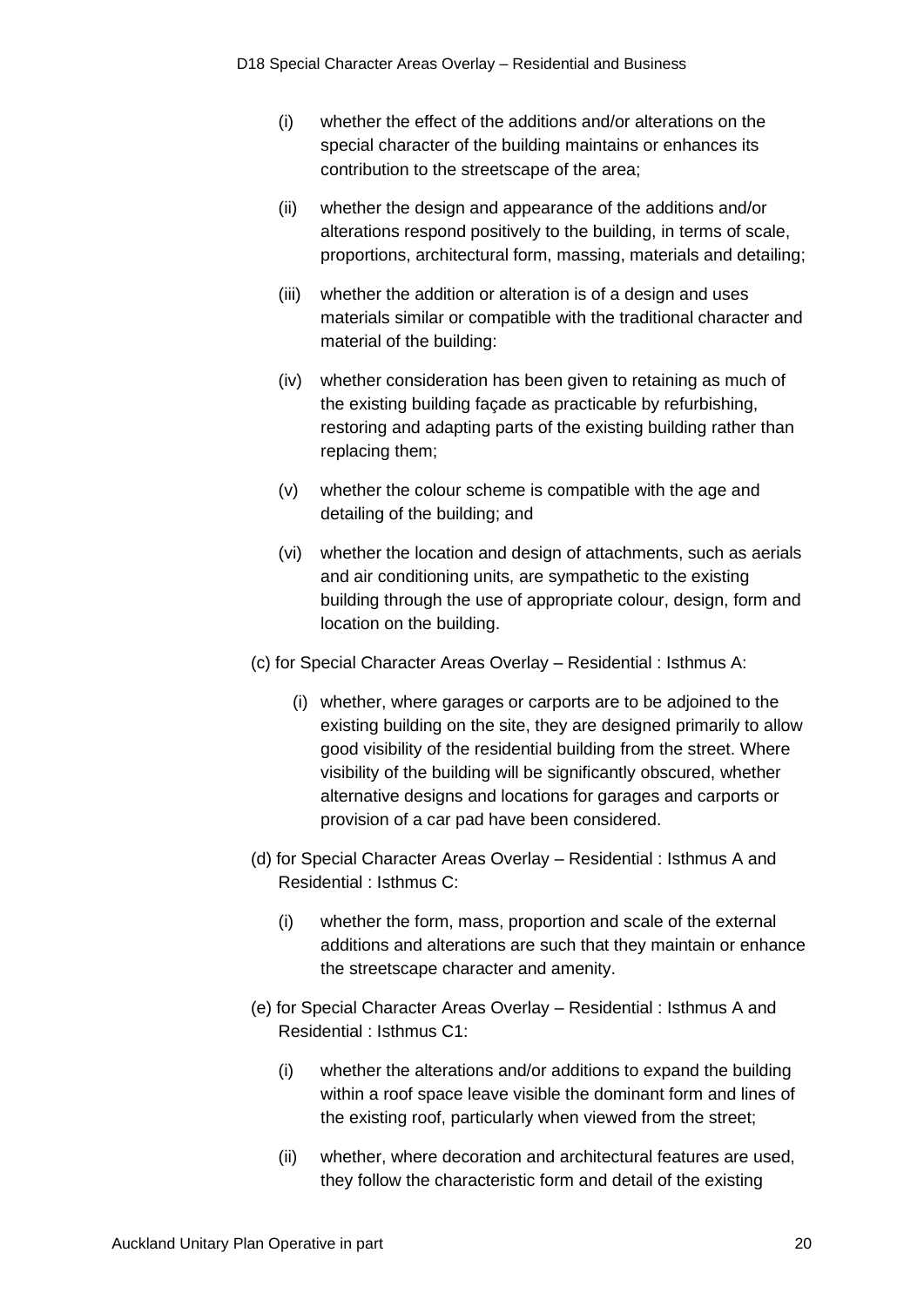building on the site, or if the original features have been removed/altered, they follow the characteristic form and detail of other buildings of the same period in the street;

- (iii) whether materials used are the same or similar as the existing materials of the building so that the new building work is consistent with the traditional character and material of existing buildings on the site and in the street;
- (iv) whether any existing traditional fencing along the road frontage boundary is preserved or reinstated at the completion of development; and
- (v) whether, for those parts of the buildings highly visible to the street or public place the proportions and detail of the new windows and doors are consistent with those traditionally present in buildings of the style including the overall window to wall ratio.

(f) for Special Character Areas Overlay – Residential : Isthmus B:

- (i) whether the alteration or addition has regard to, or complements the form, style and materials of the existing building;
- (ii) whether the proposed change contributes positively to the street; and
- (iii) whether the alteration or addition is designed to have regard to landscape elements, including structural and built elements and existing established trees and hedges which make a significant contribution to streetscape value or if, where this is not practical, replacement planting or a replacement structural/built element is proposed.
- (g) for Special Character Areas Overlay Residential : Isthmus C:
	- (i) whether the scale, form, mass, proportion and colour of the external addition or alteration is compatible with the prevailing architectural style of the existing building on the site; and
	- (ii) whether the additions and alterations which are visible from the street or public realm detract from the architectural character of period housing or landscape qualities that are predominant in the street.
- (h) for Special Character Areas Overlay Residential : Isthmus C1:
	- (i) whether, where garages or carports are to be adjoined to the existing building on the site, they are designed primarily to allow good visibility of the residential building from the street. Where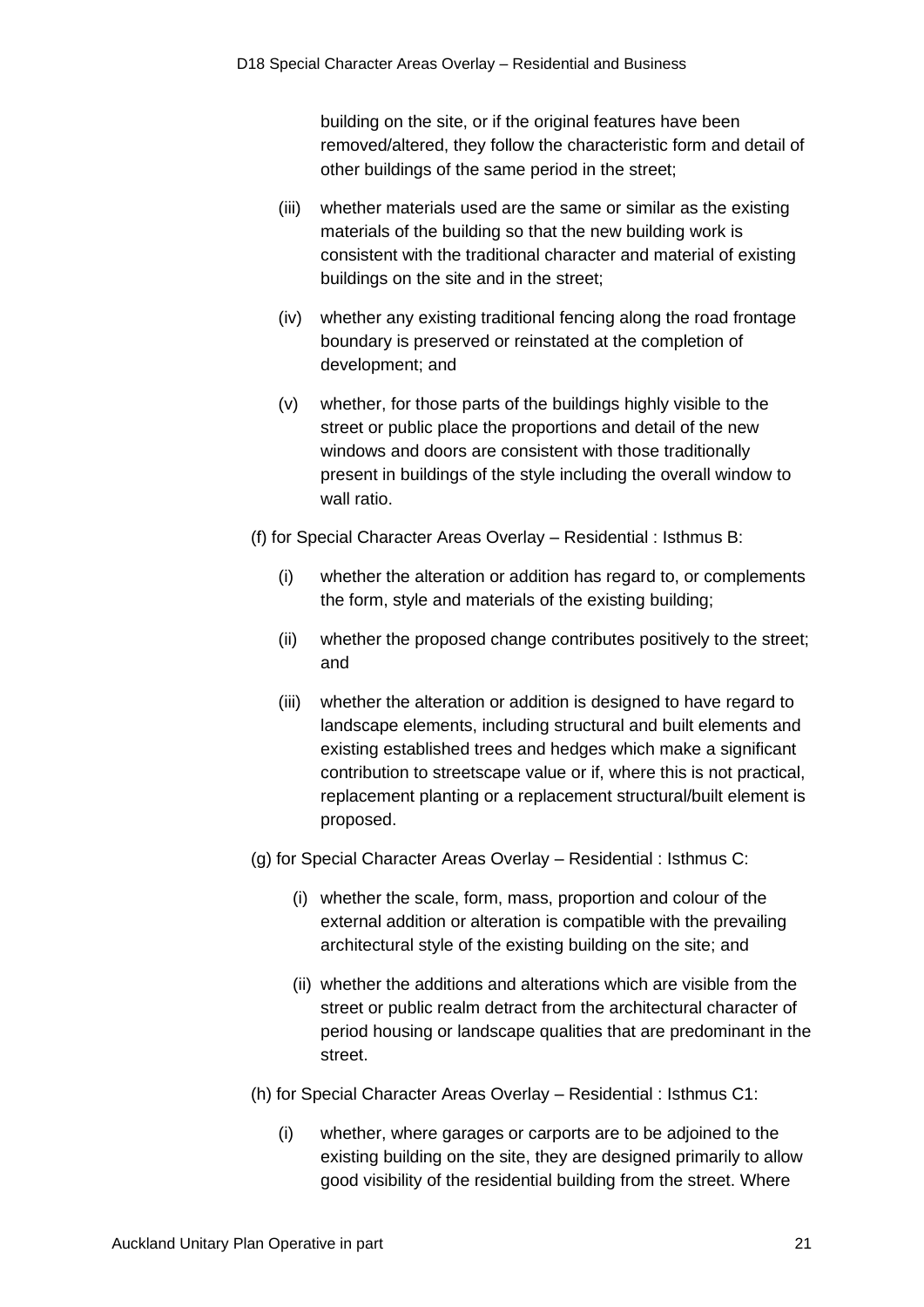visibility of the building will be significantly obscured, whether alternative designs and locations for garages and carports or provision of a car pad have been considered, unless such alternative locations create adverse visual effects on a volcanic landform;

- (ii) whether the addition or alteration or associated site-works for any proposed addition or relocation has avoided physical effects on the natural volcanic landform, including cumulative effects; and
- (iii) whether the addition, alteration or relocation has minimized adverse visual effects on the volcanic landscape by minimising alteration to the natural landform, and by appropriate placement of additions or alterations on the site.
- (i) for Special Character Areas Overlay Residential : Isthmus C2:
	- (i) whether, the additions, alterations or relocation are located so that larger trees on the site are retained, where this is not practical, whether replacement planting, particularly of indigenous trees will be undertaken where appropriate; and
	- (ii) whether, the addition, alteration or relocation minimizes adverse visual effects on the landscape context by avoiding visually obtrusive excavation, and by appropriate placement of additions on the site.
- (j) for Special Character Areas Overlay Residential : North Shore:

### Note1

The threshold limits outlined below and illustrated in Figure D18.8.2.1(2)(i).1 Threshold limits for alterations and additions have been determined in consideration of the sensitivity to change inherent in the various elements of special character buildings. These thresholds distinguish between relatively minor proposals for change and proposals which will require additional consideration and assessment.

An application which proposes the following may be assessed only against criteria D18.8.2.1(2)(j)(i) – (v) below, where relevant:

- no change to the front elevation (excluding the roof); and/or
- changes involving up to 20 per cent of the area of one or each of the side elevations (excluding the roof); and/or
- changes involving up to 80 per cent of the area of the rear elevation (excluding the roof); and/or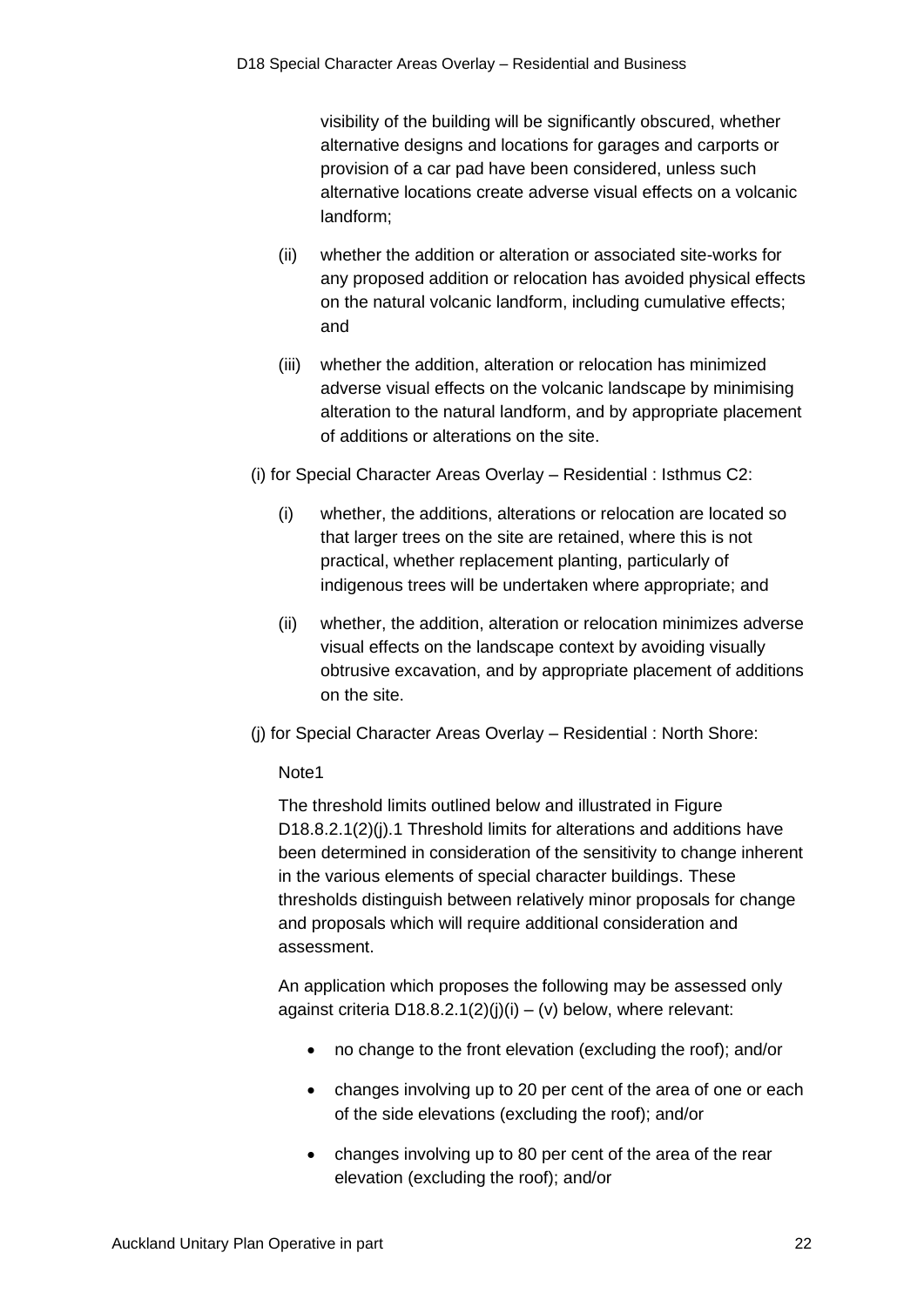- no change to the front half of the roof; and/or
- changes involving up to 10 per cent of the rear half of the roof.

An application which proposes the following may be assessed against D18.8.2.1(2)(j)(i) – (vi) below, where relevant:

- any change to the front elevation (excluding the roof); and/or
- changes involving more than 20 per cent of the area of either side elevation (excluding the roof); and/or
- changes involving more than 80 per cent of the area of the rear elevation (excluding the roof); and/or
- any change to the front half of the roof; and/or
- changes involving more than 10 per cent of the rear half of the roof.

## **Figure D18.8.2.1(2)(j).1 Threshold limits for additions and alterations**

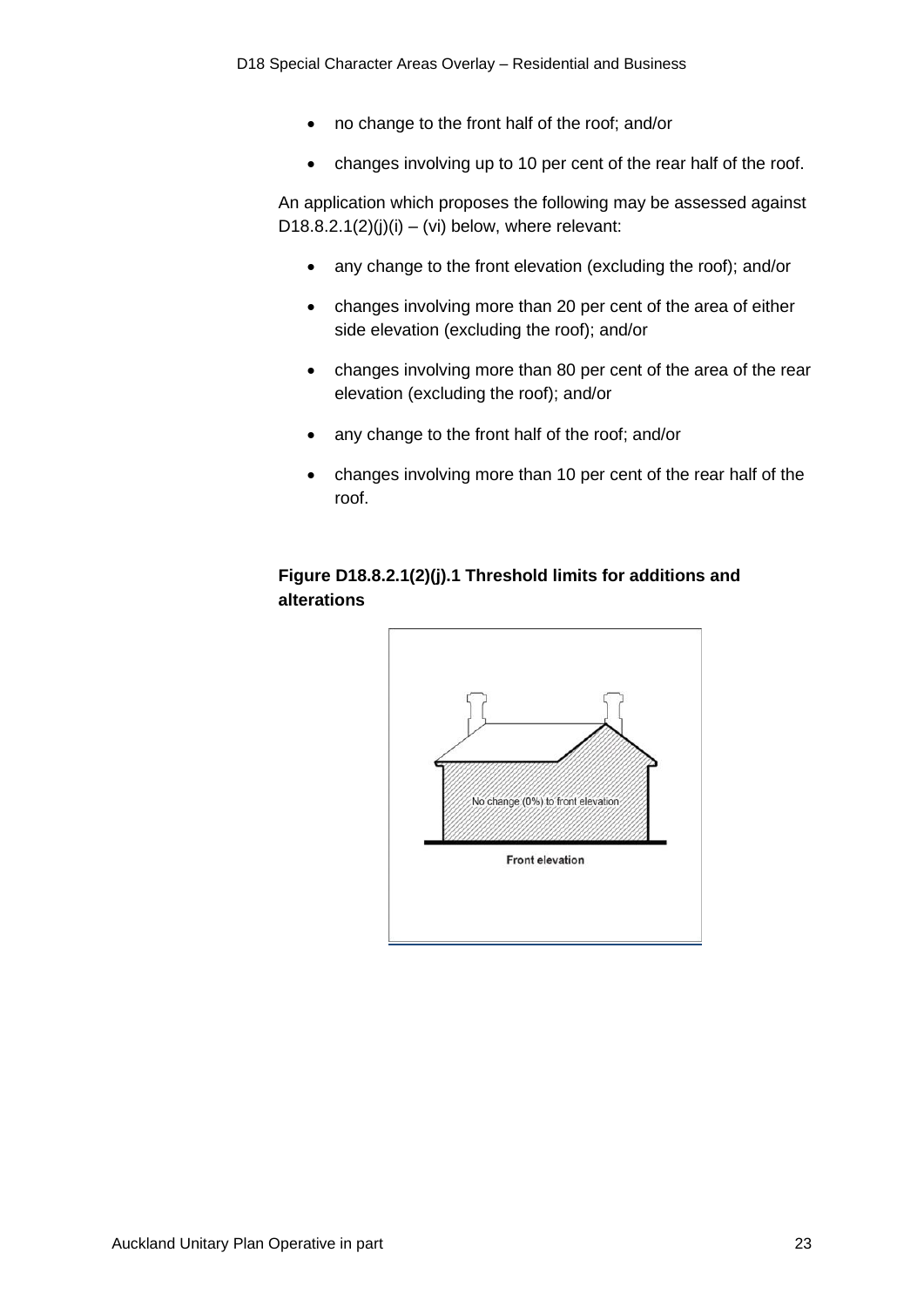





(i) whether the proposed additions/alterations to pre-1940 buildings retain the architectural and historic fabric, including the original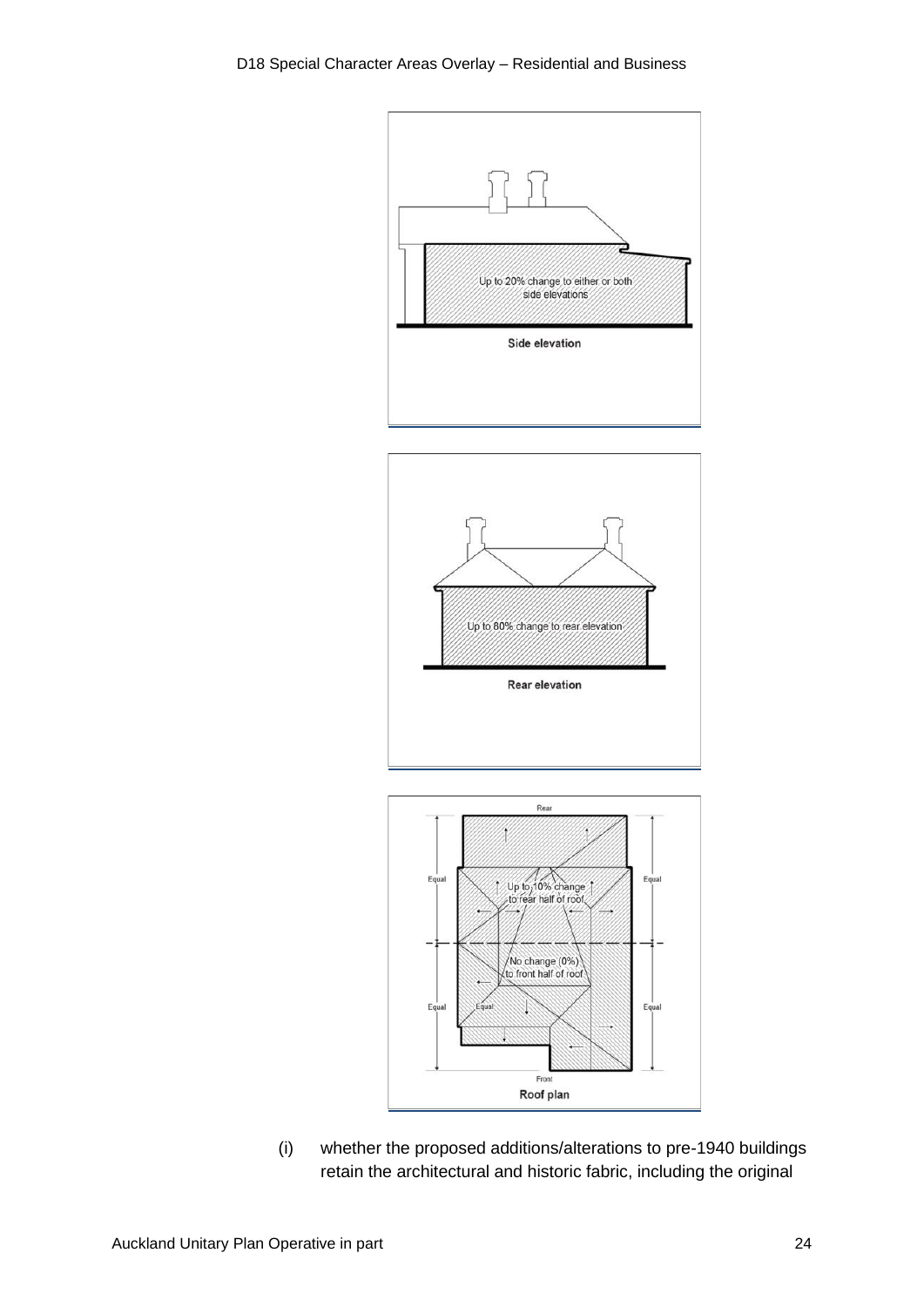roof form, proportions and style of the building and other design characteristics such as design detailing, built fabric and materials, finishes, proportions, and window size, proportion and location within walls. Whether alterations to post-1940s buildings are designed to avoid dominance of, or contrast with, the streetscape character;

- (ii) whether the alterations and/or additions to expand the building within a roof-space leave visible the dominant form and lines of the existing roof, particularly when viewed from the street;
- (iii) whether the additions and/or alterations adversely affects the contribution the subject building makes to a group of buildings which contribute to the special character of the area, particularly when the subject site is adjacent to or in the vicinity of any scheduled historic heritage place;
- (iv) whether the design and appearance of alterations or additions use materials that are the same or similar to existing materials to maintain the integrity of the special character of the area. Traditional materials such as corrugated steel sheet, timber shingles, timber weatherboards, and timber joinery are considered generally appropriate, especially where these materials match or are very similar to the original materials, and are used in the same manner as those of the subject building;
- (v) whether alterations and additions, to buildings that are clearly visible from the street or public realm should fit compatibly within the context of surrounding buildings and the neighbourhood and avoid dominance of, or contrast with the character of that context. Special attention must be paid to the bulk, scale, form, massing and use of materials and consistency with the style and detailing of the building; and
- (vi) whether the additions/alterations have been designed to avoid cumulative adverse effects arising from successive additions and alterations. Where cumulative effects cannot be avoided, whether proposals include initiatives to recover original built form and lost details, particularly at the front of the buildings.
- (3) For the construction of a new building or relocation of a building onto a site:
	- (a) policies D18.3(1) to (7);
	- (b) for all areas in a Special Character Areas Overlay other than Special Character Areas Overlay – Residential : Isthmus B and Residential : Isthmus C: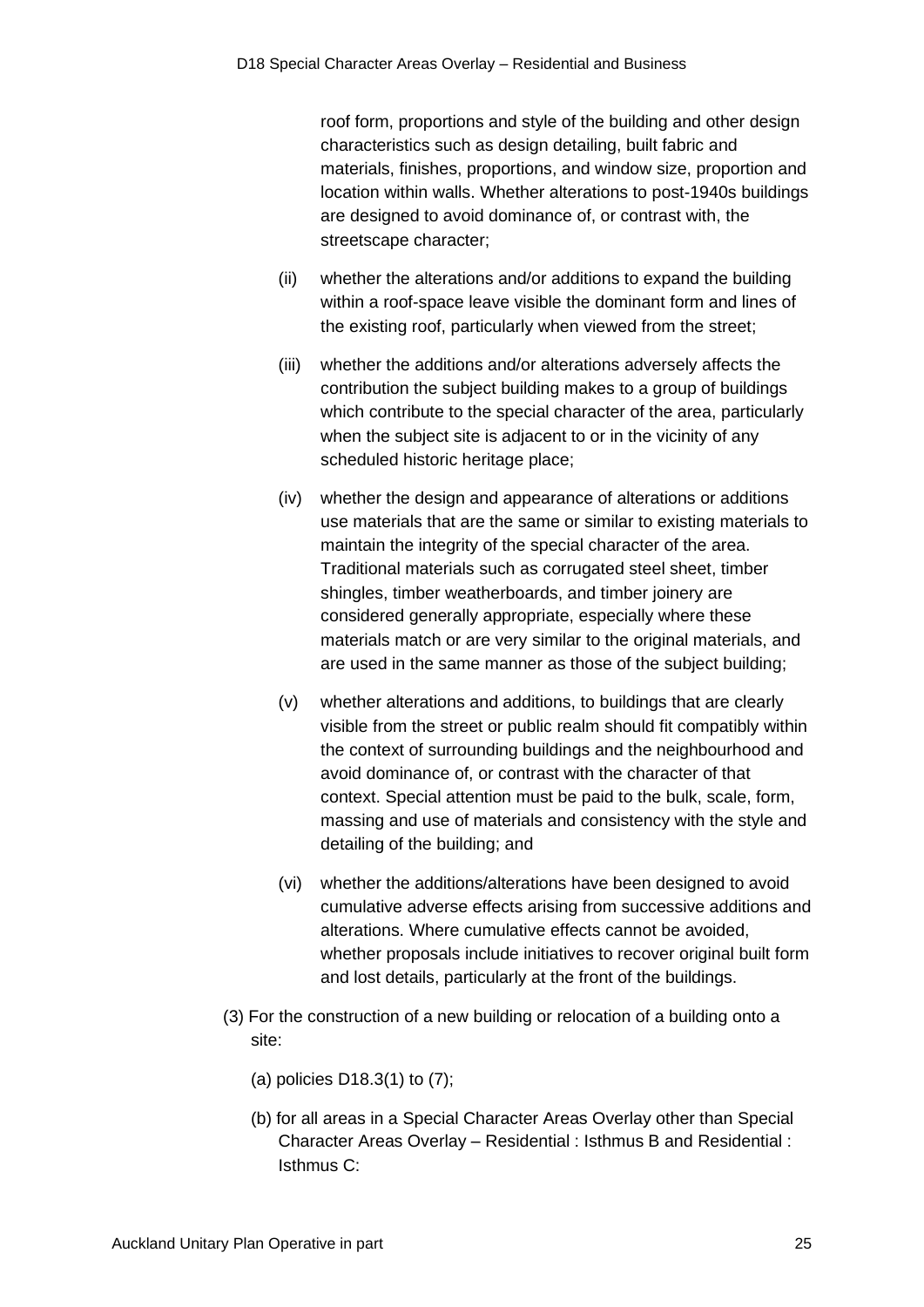- (i) whether the design and external appearance of the proposed building is compatible with the streetscape and the identified special character of the area;
- (ii) whether the form, mass, proportion and scale of the building is compatible with the special character of the area;
- (iii) whether the building preserves the sense of visual frontage access and interactivity between residential buildings and the street, and does not present blank or near-blank façades to the street;
- (iv) whether materials used maintain the integrity of, and have a clear relationship to, the traditional character and materials of buildings in the street;
- (v) whether those parts of a building which are highly visible to the street maintain a window to wall ratio visible from the street that is similar to that surviving original predominant character buildings in the street;
- (vi) whether the building is located on a site that reflects the original subdivision and development patterns existing in the street, particularly in situations where development is occurring on an amalgamated site so as to maintain the 'grain' of the area in terms of the size, spacing and rhythm of street front buildings;
- (vii) whether particular attention has been paid to the continuity of the front façade alignment to the street;
- (viii) whether the building has a roof form that is compatible with the traditional roof forms predominant in the special character area and identified in the special character statement;
- (ix) whether the provision of any vehicle access and parking complements the character of the streetscape, having particular regard to location, design, detailing, use of materials and landscaping;
- (x) whether garages and carports allow good visibility of the building from the street, and where possible are located to the rear of, underneath (where appropriate in terms of topography), or alongside the building on the site.
- (xi) consent to the location of a garage or carport in the front yard may be considered acceptable where:
	- no practical location is available elsewhere on the site;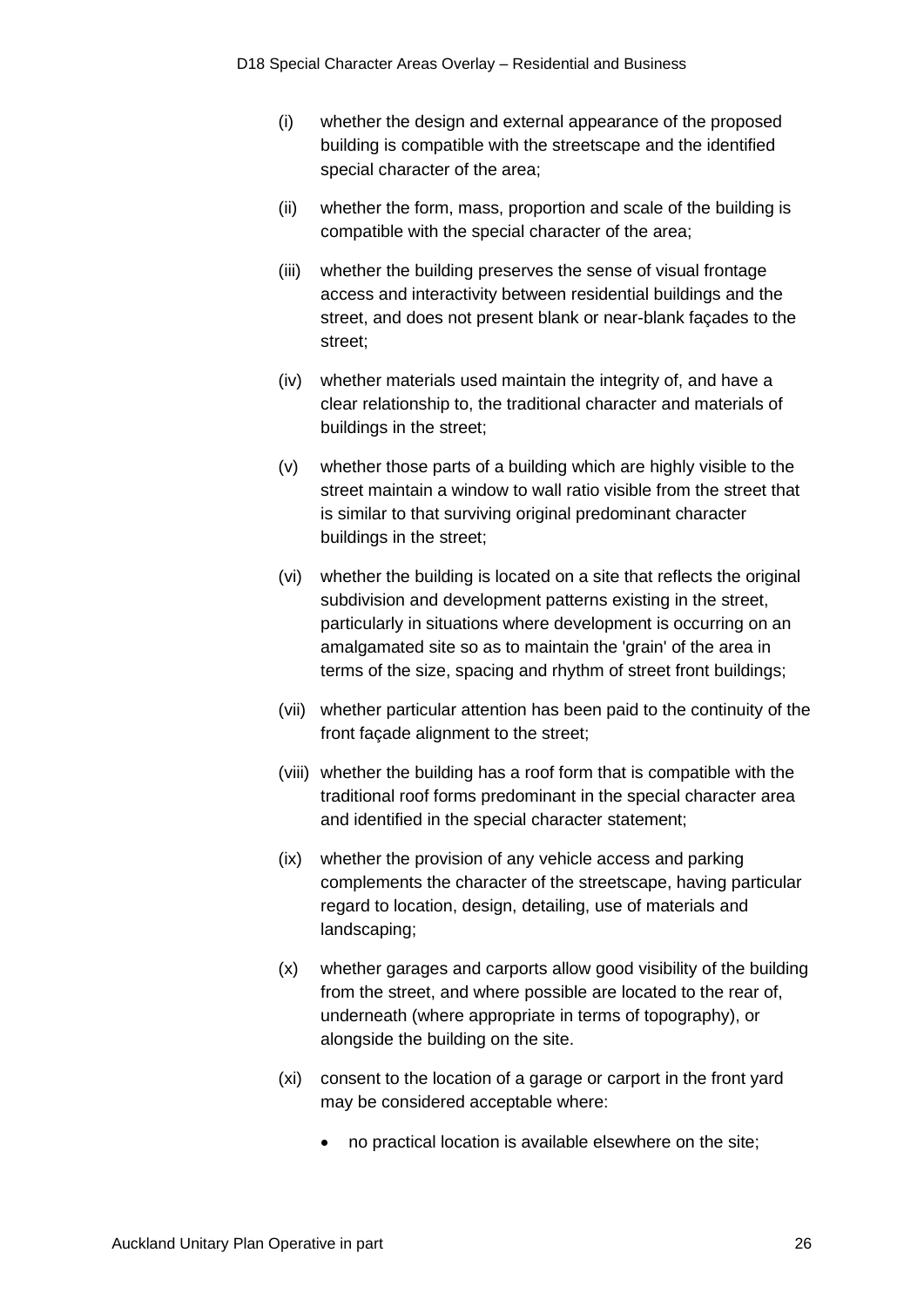- any structure associated with the parking provisions is minimal in scale, (which in most circumstances will exclude a double-width garage or double-width carport) and is designed in a manner which is coherent with the architectural character of any buildings on the site; and
- the garage or carport will not significantly obscure the visibility of the existing building from the street or public realm;
- (xii) whether any existing traditional fencing along the front boundary will be preserved or reinstated at the completion of development; and
- (xiii) the extent to which a building is designed to have regard to any particular landscape elements including mature trees, which make a significant contribution to the streetscape and special character of the area, or how the proposal mitigates this through replacement planting.
- (c) for Special Character Areas Overlay Residential : Isthmus B:
	- (i) the design of a proposed new/relocated building will complement the existing patterns of bulk and location, and the relationship to the street in the vicinity of the site;
	- (ii) if a new/relocated building is significantly larger than existing adjacent buildings, its architectural design acknowledges the predominant scale of those existing buildings, through its massing and formal arrangement on the site. In the case of nonresidential buildings, it is acknowledged that such formal arrangement may not be appropriate;
	- (iii) whether bulk and location standards prevent the achievement of an architectural scale which might otherwise be appropriate to the locality or to the prevailing scale, or whether some relaxation of such standards will enable development of more appropriate form and scale;
	- (iv) whether the design of a new/relocated building in a contemporary idiom can be shown by analysis to have qualities which are sympathetic to existing established architectural forms and scale, in such a way as to make a positive contribution to streetscape; and
	- (v) whether a new/relocated building is designed to have regard to landscape elements, including structural and built elements and existing established trees and hedges which make a significant contribution to streetscape value or if, where this is not practical,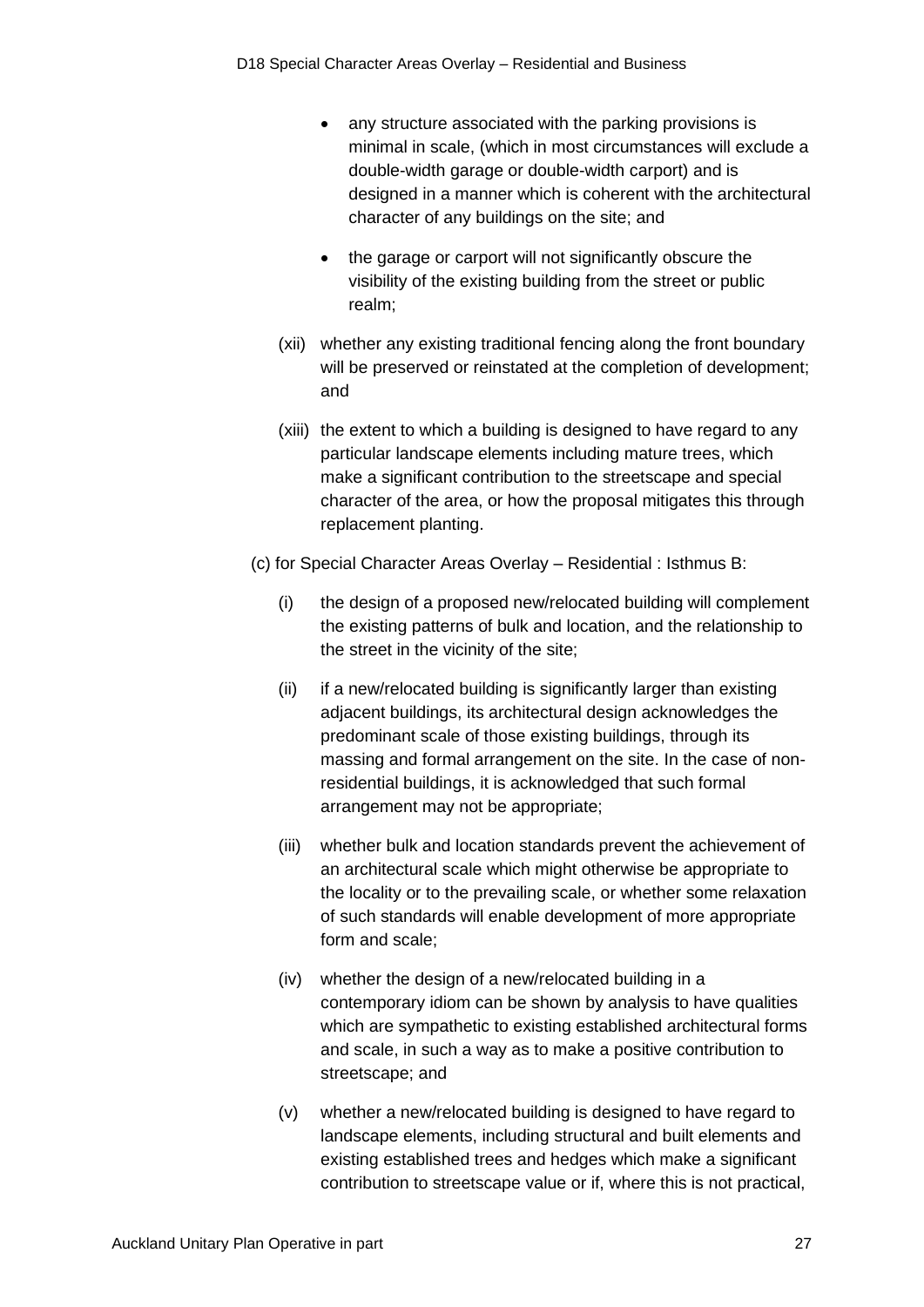replacement planting or a replacement structural/built element is proposed

- (d) for Special Character Areas Overlay Residential : Isthmus C1:
	- (i) whether materials used maintain the integrity of, and have a clear relationship to, the traditional character and materials of existing buildings along the street;
	- (ii) whether the scale, form, mass, proportion and colour of the building is compatible with the architectural style predominant in the street;
	- (iii) whether those parts of a building highly visible to the street maintain a window to wall ratio visible from the street that is similar to the predominant special character buildings in the street;
	- (iv) whether the building is located on a site so that it reflects the original subdivision and development patterns existing in the street, particularly in situations where development is occurring on an amalgamated site so as to maintain the 'grain' of the area in terms of the size, spacing and rhythm of street-front buildings;
	- (v) whether buildings are located on a site so as not to detract from the continuity of the front façade alignment of residential buildings in the street;
	- (vi) whether any new or relocated building is visually compatible with and minimises the adverse effects on the volcanic landscape by minimising alteration to the landform and the appropriate placement of the building on the site;
	- (vii) whether any existing traditional fencing along the front boundary will be preserved or reinstated at the completion of development;
	- (viii) whether the buildings preserves the sense of visual frontage access and interactivity between houses and the street, and does not present blank or near-blank façades to the street;
	- (ix) whether the building maintains the predominance of pitched roof form; and
	- (x) whether garages and carports obscure the visibility of the existing dwelling from the street or give rise to adverse visual effects on the volcanic landscape.
- (e) for Special Character Areas Overlay Residential : Isthmus C2: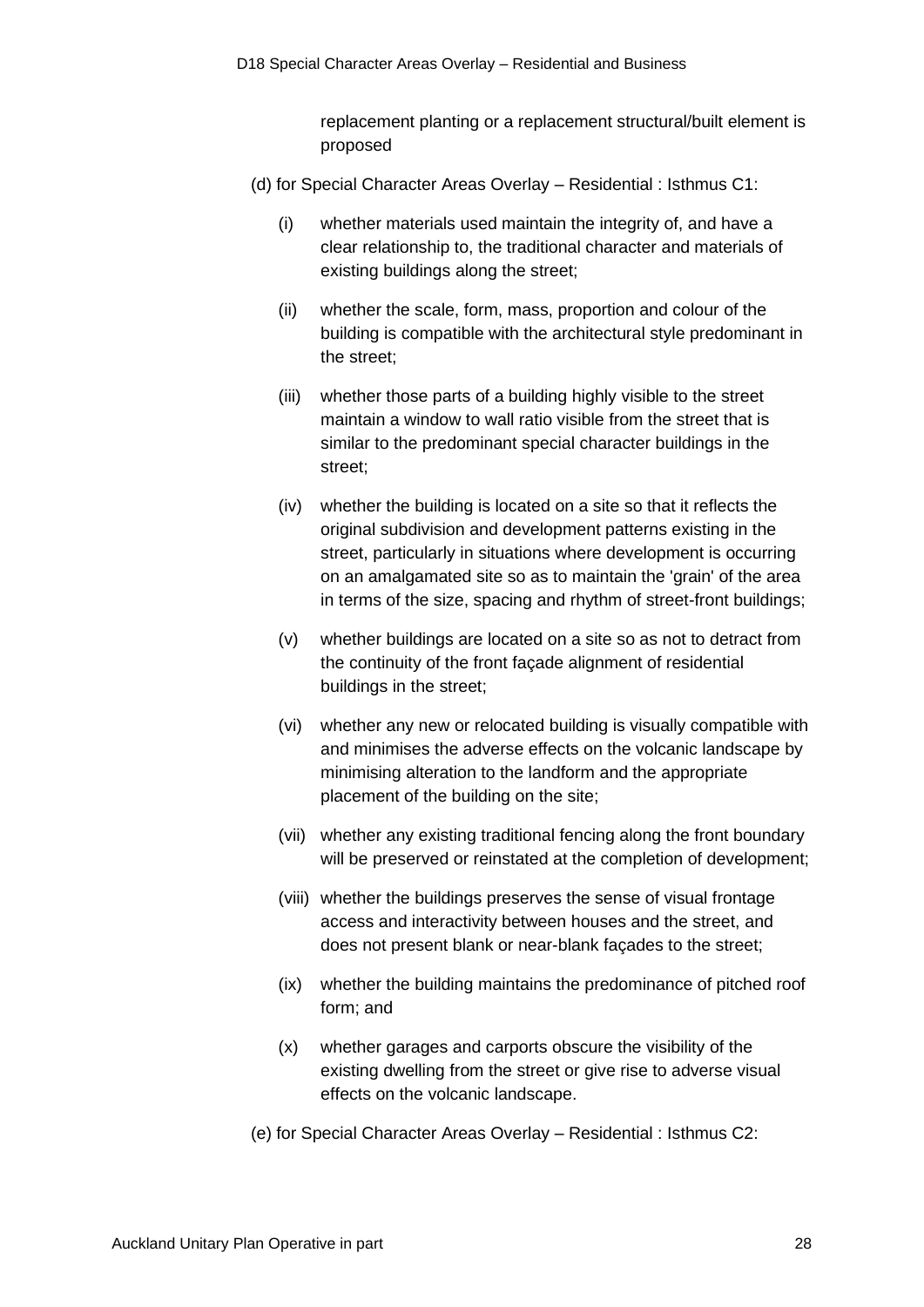- (i) whether materials used maintain the integrity of, and have a clear relationship to, the traditional character and materials of existing buildings on the street;
- (ii) whether the scale, form, mass, proportion and materials of the building is compatible with the architectural style of the existing building on the site, or the architectural style predominant in the street;
- (iii) whether the new building detracts from or adds to the consistency and harmony of building forms in the street and the coherence of the streetscape;
- (iv) whether the building contributes positively to the special character and coherence of the streetscape;
- (v) whether the building is located so that larger trees on the site are retained, and where this is not practical, replacement planting, particularly of indigenous trees are undertaken where appropriate;
- (vi) whether any building or site-works avoids physical effects on the natural land-form, including cumulative effects;
- (vii) whether any new or relocated building minimises adverse visual effects on the landscape by avoiding visually obtrusive excavation and by appropriate placement of the building on the site; and
- (viii) whether pitched roofs, in gabled and/or hipped forms, are used to mitigate adverse visual effects on the natural environment.
- (4) for an infringement of any of the standards listed in Standard D18.6.1 Standards for buildings in the Special Character Areas Overlay – Residential:

(a) policies D18.3(1) to (7).

### **D18.8.2.2. Special Character Areas Overlay - Business**

- (1) For the total or substantial demolition (exceeding 30 per cent or more, by area, of wall elevations and roof area) of a character defining building or a character supporting building; or for the total or substantial demolition (exceeding 30 per cent or more, by area, of wall elevations and roof area) of a building in the Special Character Areas Overlay – Business with no identified character defining or character-supporting buildings; or for any demolition of the front façade of a character supporting building:
	- (a) policies D18.3(8) to (14) as relevant, and in addition, all of the following: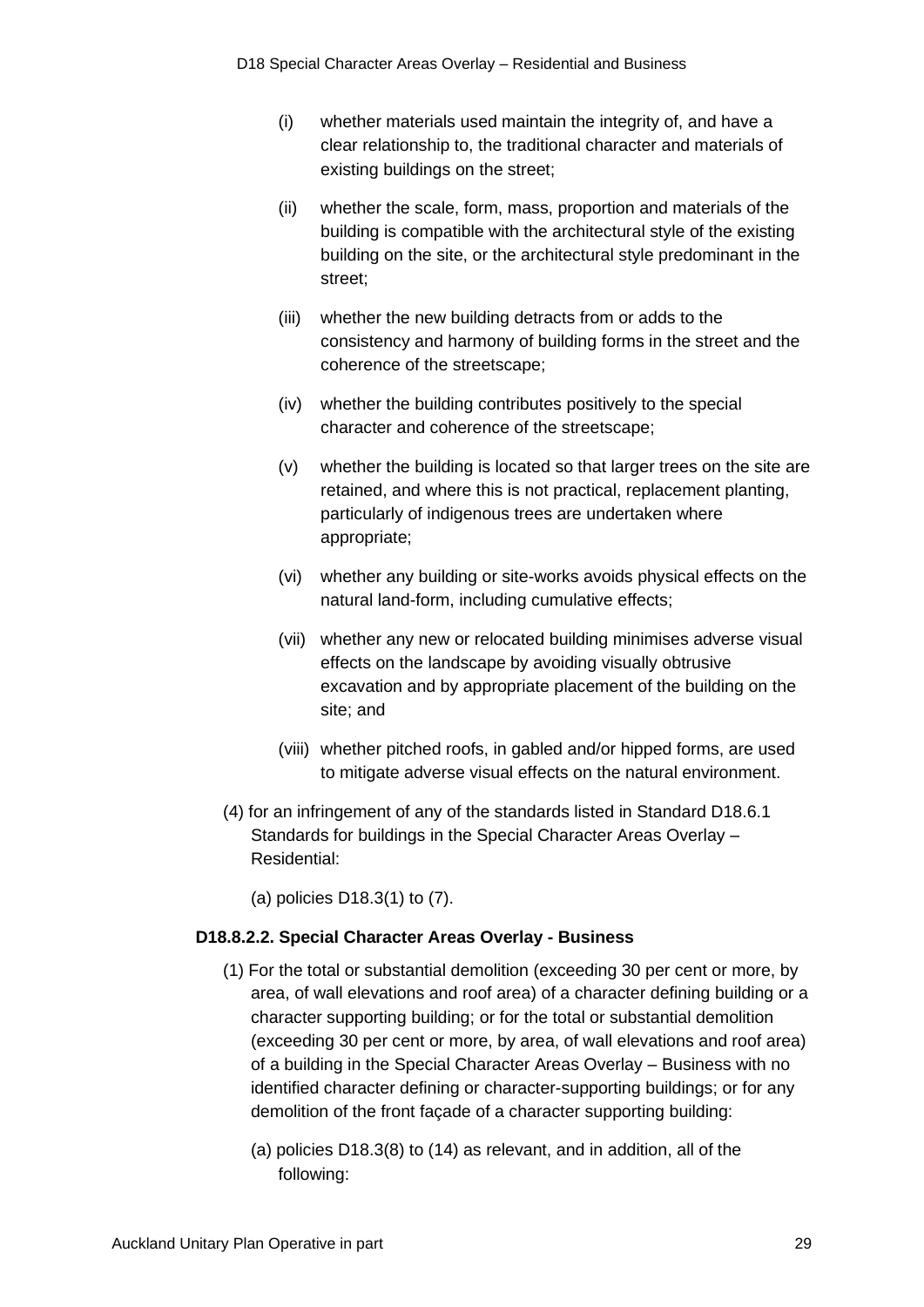- (i) whether the proposal significantly adversely affects the built special character of the area, including the contribution the individual building makes to the context, character or cohesiveness of the streetscape;
- (ii) the contribution the building makes to adjoining or nearby scheduled buildings and other character defining or supporting buildings or to the wider character area where there are no identified character supporting or character defining buildings, either through the context and the relationship of the building or through the building's mass, height or rhythm of façades;
- (iii) whether the existing building forms part of a cohesive group of buildings in terms of similarity of age, scale, proportion or design and the extent to which the building's demolition or partial demolition would detract from the contribution that group makes to streetscape, the special character and context of the area;
- (iv) whether the building is beyond rehabilitation to a state which would display its special qualities, architectural qualities or special characteristics of the streetscape and the surrounding area; and
- (v) whether the costs of restoration and repair are significantly greater in comparison to the costs of a new building of similar size and quality.
- (2) For additions to a character defining building:
	- (a) policies D18.3(8) to (14) as relevant, and in addition, all of the following:
		- (i) whether the additions are appropriate when considered against the relevant assessment criteria for additions in the zone;
		- (ii) whether at the street elevation(s) maintains an appearance similar to the original façade of the character defining building;
		- (iii) where relevant, whether the addition to building is positioned and designed to retain the continuity of the front façade alignment of the building or adjoining buildings and the established horizontal or vertical modulation;
		- (iv) whether the design and materials respect and respond positively to those originally used and contribute strongly to the architectural character and detailing of the building;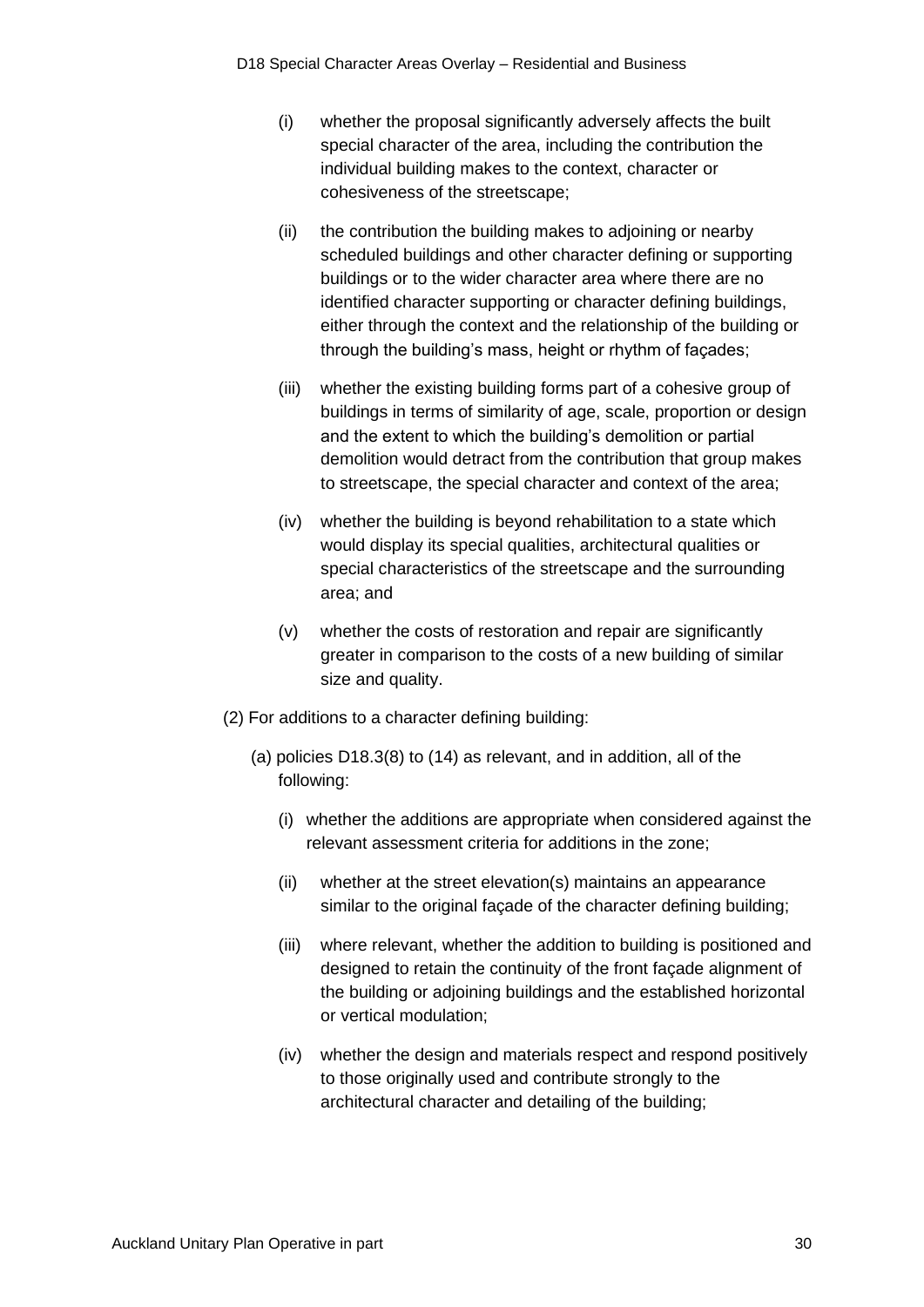- (v) whether the additions to building are compatible with the architectural form, mass, proportions and style of the existing building(s) on the site;
- (vi) whether the additions to the building retain as much of the existing building fabric as practicable;
- (vii) whether the additions to building use a colour scheme which is compatible with the age and detailing of the building;
- (viii) for retail premises whether the additions to the building have main frontage(s) incorporating significant areas of unobscured display glazing and building entries reflecting traditional forms in order to maintain good visual connections with the street; and
- (ix) whether the additions to the building locate and design attachments, such as signs, aerials and air conditioning units, sympathetically to the existing building.
- (3) For alterations or additions to buildings identified as character supporting:
	- (a) policies D18.3(8) to (14);
	- (b) whether the alterations or additions to the building:
		- (i) are appropriate when considered against the relevant assessment criteria for alterations or additions in the zone;
		- (ii) have street elevation(s) sympathetic to the existing building, and any other surrounding scheduled historic heritage place, character-defining or character-supporting buildings;
		- (iii) where relevant, are positioned and designed to retain the continuity of the front façade alignment of the building or adjoining buildings, and the adjoining established horizontal or vertical modulation;
		- (iv) are compatible with the dominant architectural style of the existing building in terms of form, mass, proportion and materials;
		- (v) use materials which maintain the integrity of the special character and materiality of the building;
		- (vi) propose to combine adjoining buildings and whether the finished appearance/façade retains visual evidence of the historic pattern of development by vertical modulation;
		- (vii) for retail premises, have main frontage(s) incorporating significant areas of unobscured display glazing and building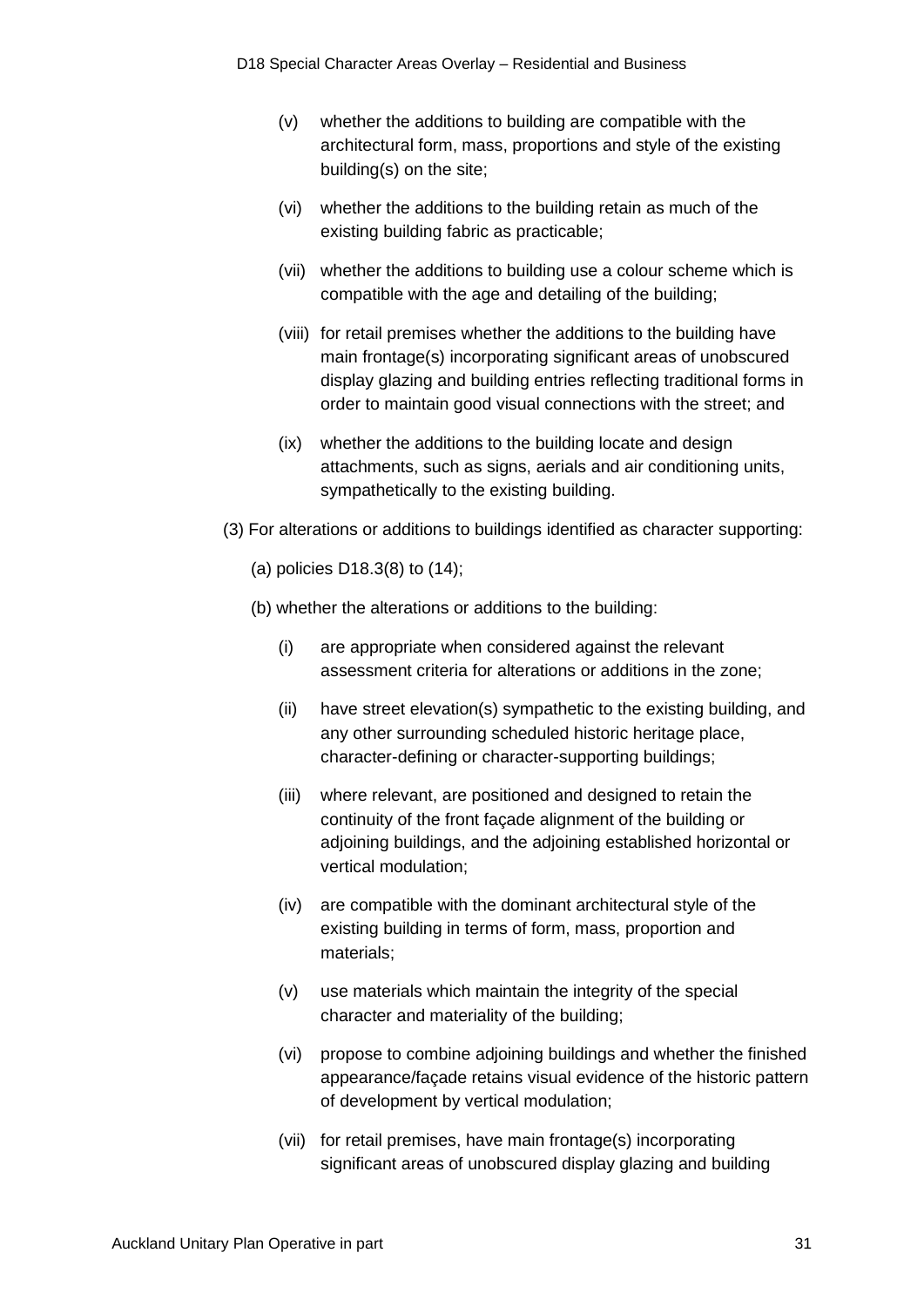entries reflecting traditional forms in order to maintain good visual connections with the street; and

- (viii) locate and design attachments, such as signs, aerials and air conditioning units, sympathetically to the existing building.
- (4) For new buildings; or alterations and additions to buildings not identified as character defining or character supporting:
	- (a) policies D18.3(8) to (14);
	- (b) whether the new building or alterations and additions to buildings not identified as character defining or character supporting:
		- (i) are appropriate when considered against the relevant assessment criteria for new buildings or alterations or additions in the zone;
		- (ii) reflect and have regard to the special character statement for the area;
		- (iii) are designed to respond positively to the architectural form, bulk, proportions, materials and colour of any existing buildings on the site and/or any surrounding scheduled historic heritage place, character-defining or character-supporting buildings;
		- (iv) are designed to respond positively to the built form characteristics and urban structure of the special character area;
		- (v) are designed and located in a manner that respects original physical features of the special character area as identified in the built form section of the special character statement;
		- (vi) where possible, are positioned to reflect and/or enhance the continuity of the historic front façade alignments of the adjoining character defining or character supporting buildings;
		- (vii) are constructed with materials that are of a high standard of quality and durability that respond positively to the architectural character and detailing of any scheduled historic heritage place, character-defining or character-supporting buildings;
		- (viii) are designed to respond positively to the established horizontal or vertical modulation evident on the front façade of any existing scheduled historic heritage place, character-defining or character-supporting buildings;
		- (ix) for retail premises, have main frontage(s) incorporating significant areas of unobscured display glazing and building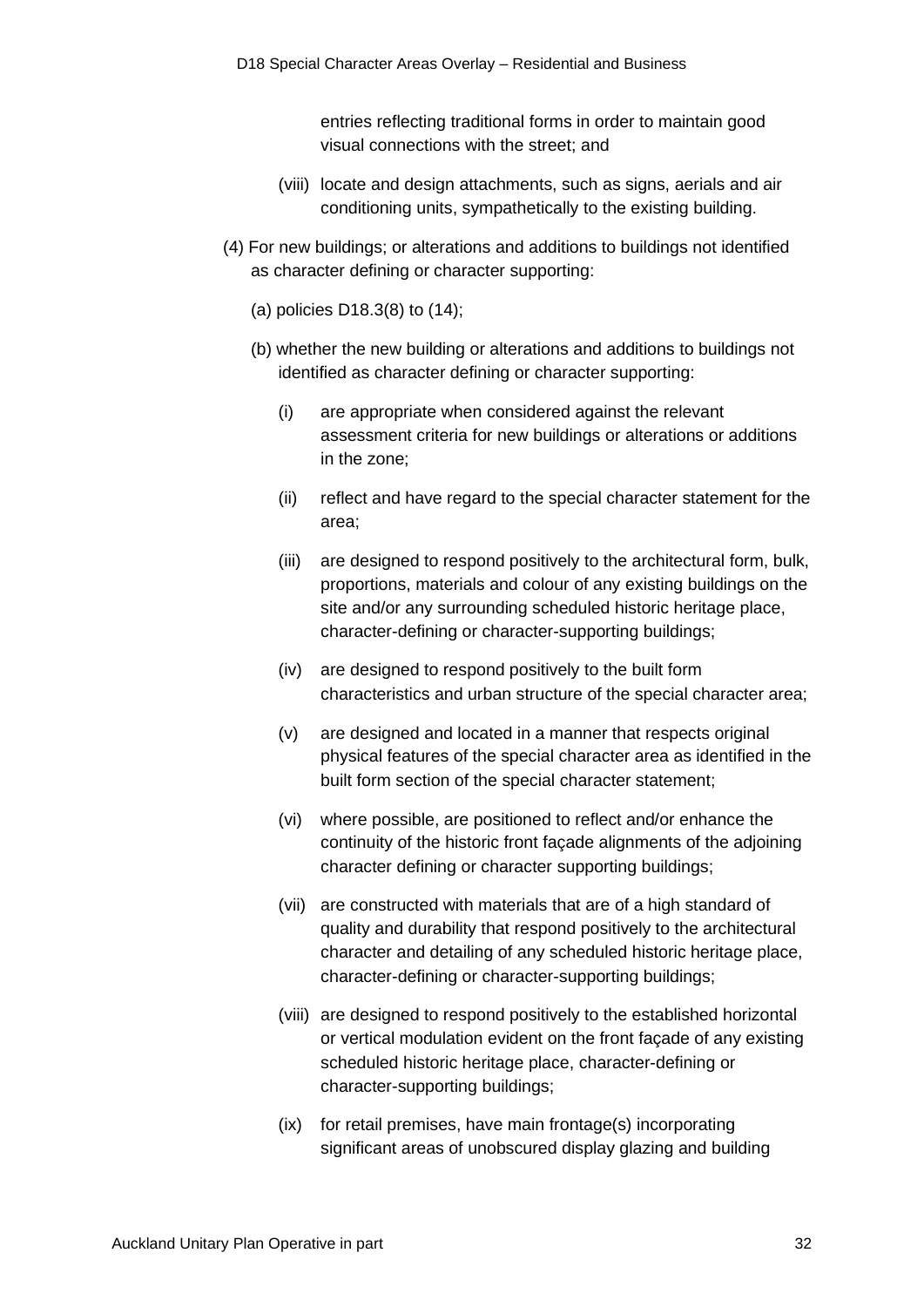entries reflecting traditional forms in order to maintain good visual connections with the street;

- (x) proposes to combine buildings and/or sites, so that the finished appearance/facade maintains visual evidence of the previous pattern of development by vertical modulation; and
- (xi) provides for on-site parking or loading where this would enable better outcomes in terms of maintaining/enhancing special character and supporting commercial land use viability.
- (5) For additions or alterations to a building in a Special Character Areas Overlay – Business with no identified character supporting or character defining buildings; or for a new building in a Special Character Areas Overlay – Business with no identified character supporting or character defining buildings:

(a) policies D18.3(8) to (14);

(b) whether the proposal:

- (i) is appropriate when considered against the relevant assessment criteria for new buildings or alterations or additions in the zone;
- (ii) reflects and has regard to the special character statement for the area;
- (iii) is designed to respond positively to the architectural form, bulk, proportions, materials, colour and other built form characteristics and urban structure of the special character area;
- (iv) is designed and located in a manner that respects original physical features of the special character area as identified in the built form section of the special character statement;
- (v) where possible, is positioned to reflect and/or enhance the continuity of the front façade alignments of the adjoining buildings;
- (vi) is constructed with materials that are of a high standard of quality and durability that respond positively to the architectural character and detailing identified in the special character statement;
- (vii) is designed to respond positively to the established horizontal or vertical modulation evident on the front façade of the existing buildings in the character area;
- (viii) for retail premises, has main frontage(s) incorporating significant areas of unobscured display glazing and building entries